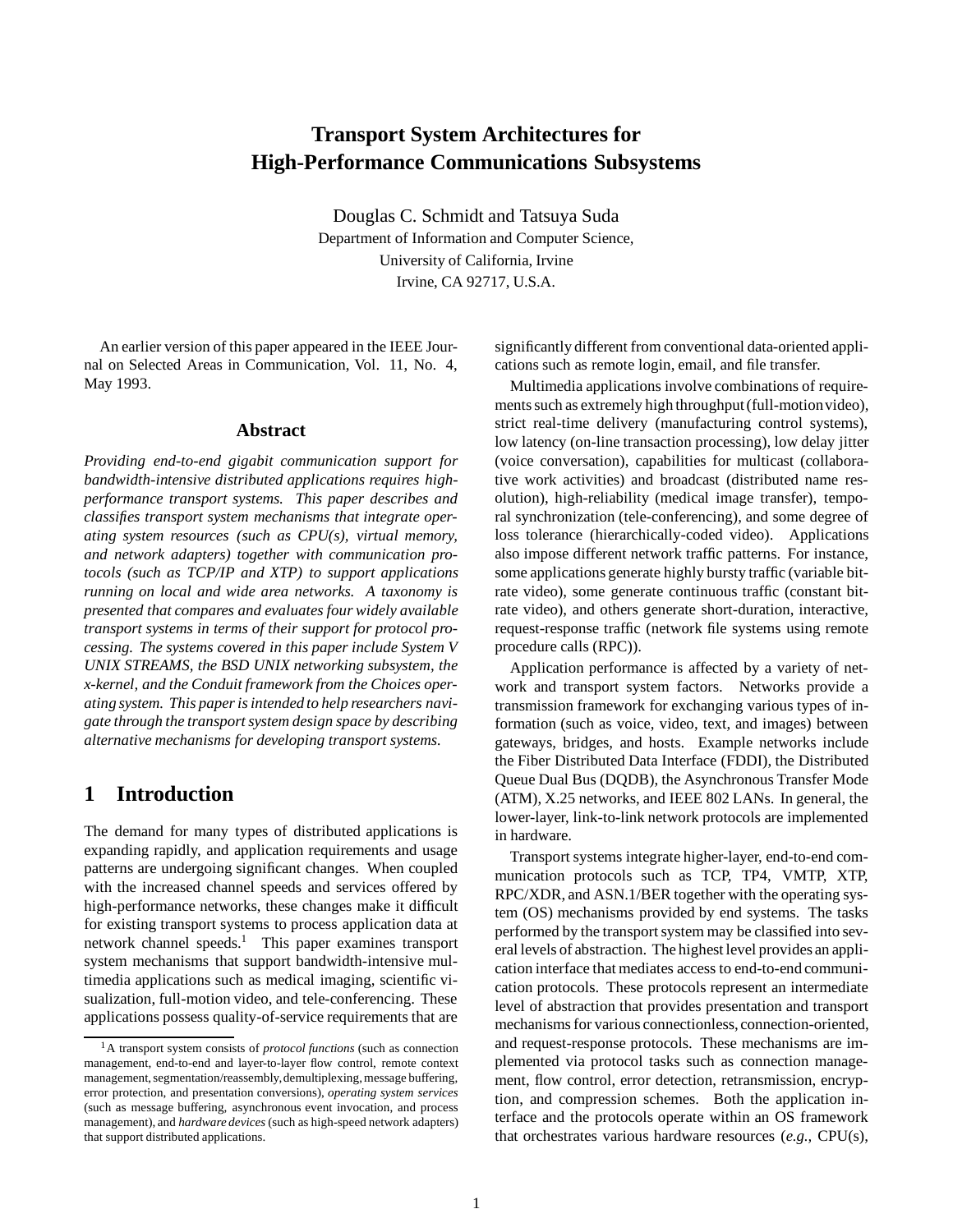primary and secondary storage, and network adapters) and software components (*e.g.,* virtual memory, process architectures, message managers, and protocol graphs) to support the execution of distributed applications.

Performance bottlenecks are shifting from the underlying networks to the transport system. This shift is occurring due to advances in VLSI technology and fiber optic transmission techniques that have increased network channel speeds by several orders of magnitude. Increasing channel speeds accentuate certain sources of transport system overhead such as memory-to-memory copying and process management operations like context switching and scheduling. This mismatch between the performance of networks and the transport system constitutes a *throughput preservation problem*, where only a portion of the available network bandwidth is actually delivered to applications on an end-to-end basis.

In general, sources of transport system overhead are not decreasing as rapidly as network channel speeds are increasing. This results from factors such as improperly layered transport system architectures [1, 2]. It is also exacerbated by the widespread use of operating systems that are not wellsuited to asynchronous, interrupt-driven network communication. For example, many network adapters generate interrupts for every transmitted and received packet, which increases the number of CPU context switches [3, 4]. Despite increasing total MIPS, RISC-based computer architectures exhibiting high context switching overhead that penalizes interrupt-driven network communication. This overhead results from the cost of flushing pipelines, invalidating CPU instruction/data caches and virtual memory translationlookaside buffers, and managing register windows [5].

Alleviating the throughput preservation problem and providing very high data rates to applications requires the modification of conventional transport system architectures [6]. To help system researchers navigate through the transport system design space, this paper presents a taxonomy of six key transport system mechanisms including the process architecture, virtual remapping, and event management dimensions, as well as the message management, multiplexing and demultiplexing, and layer-to-layer flow control dimensions. The taxonomy is used to compare and contrast four general-purpose commercial and experimental transport systems (System V STREAMS [7], the BSD UNIX network subsystem [8], the *x*-kernel [2], and the Conduit framework from the Choices operating system [9]). The intent of the paper is to explore transport system design alternatives that support distributed applications effectively.

The paper is organized as follows: Section 2 outlines the general architectural components in a transport system; Section 3 describes a taxonomy for classifying transport systems according to their kernel and protocol family architecture dimensions; Section 4 provides a comparison of four representative transport systems; and Section 5 presents concluding remarks.



Figure 1: Protocol Graph for Internet and OSI Communication Models

# **2 Levels of Abstraction in a Transport System Architecture**

Transport system architectures provide a framework for implementing end-to-end protocols that support distributed applications operating over local and wide area networks. This framework integrates hardware resources and software components used to implement *protocol graphs* [10]. A protocol graph characterizes hierarchical relations between protocols in communication models such as the Internet, OSI, XNS, and SNA. Figure 1 depicts protocol graphs for the Internet and OSI communication models. Each node in a protocol graph represents a protocol such as RPC/XDR, TCP, IP, TP4, or CLNP.

Protocol graphs are implemented via mechanisms provided by the transport system architecture. Transport systems may be modeled as nested virtual machines that constitute different levels of abstraction. Each level of virtual machine is characterized by the mechanisms it exports to the surrounding levels. The model depicted in Figure 2 represents an abstraction of hardware and software mechanisms found in conventional transport systems. Although certain transport systems bypass or combine adjacent levels for performance reasons [11, 12], Figure 2 provides a concise model of the relationships between major transport system components.

The hierarchical relationships illustrated by the protocol graph in Figure 1 are generally orthogonal to the levels of abstraction depicted by the transport system virtual machines shown in Figure 2. In particular, protocol graphs in Figure 1 are implemented via the transport system mechanisms shown in Figure 2. The following paragraphs summarize the key levels in the transport system, which consist of the *application interface*, *session architecture*, *protocol family architecture*, and *kernel architecture*.

As shown by the shaded portions of Figure 2, this paper focuses on the kernel architecture (described in Section 3.1) and the protocol family architecture (described in Section 3.2). A thorough discussion of the application interface is beyond the scope of this paper and topics involving the session architecture are discussed further in [13]. These two components are briefly outlined below for completeness and to provide a context for discussing the other levels.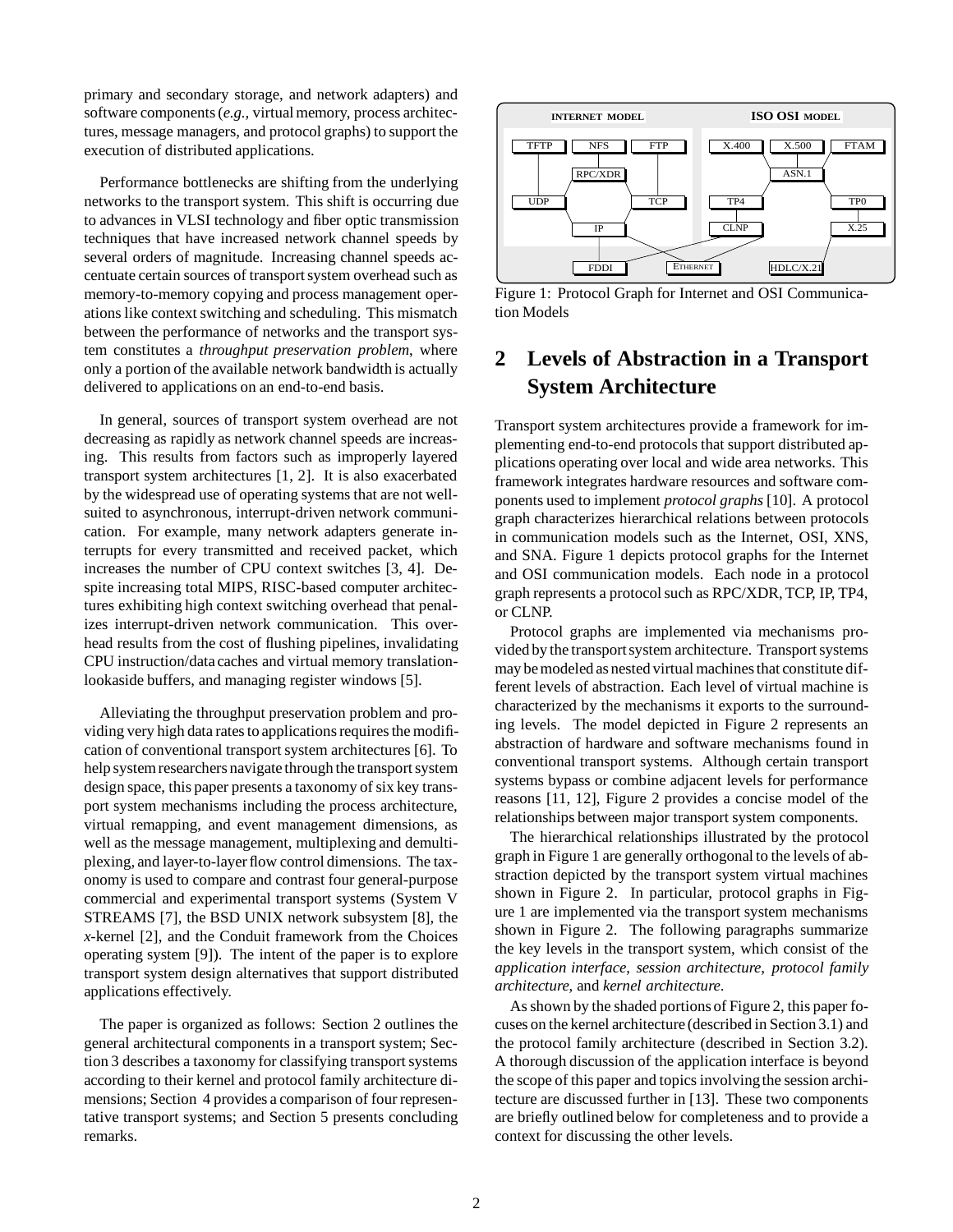

Figure 2: Abstract Architecture for a Transport System

## **2.1 Application Interface**

The *application interface* is the outermost-level of a transport system. Since protocol software often resides within the protected address space of an operating system kernel, programs utilize this application interface to interact with inner-level transport system mechanisms. The application interface transfers data and control information between user processes and the session architecture mechanisms that perform connection management, option negotiation, data transmission control, and error protection. BSD UNIX sockets [8] and System V UNIX TLI [14] are widely available examples of application interfaces.

Performance measurements indicate that conventional application interfaces constitute 30 to 40 percent of the overall transport system overhead [2, 15]. Much of this overhead results from the memory-to-memory copying and process synchronization that occurs between application programs and the inner-level transport system mechanisms. The functionality and performance of several application interfaces is evaluated in [16, 17].

## **2.2 Session Architecture**

The next level of the transport system is the *session architecture*, which performs "end-to-end" network tasks. Session architecture mechanisms are associated with local endpoints of network communication, often referred to as protocol *sessions*. <sup>2</sup> A session consists of data structures that store context information and subroutines that implement the end-to-end protocol state machine operations.

Session architecture mechanisms help satisfy end-toend application quality-of-service requirements involving throughput, latency, and reliability [18]. In particular, quality-of-service is affected by session architecture mechanisms that manage *connections* (*e.g.,* opening and closing end-to-end network connections, and reporting and updating connection context information),*reliability* (*e.g.,* computing checksums, detecting mis-sequenced or duplicated messages, and performing acknowledgments and retransmissions), and *end-to-end flow and congestion* (*e.g.,* advertizing available window sizes and tracking round-trip packet delays). In addition, session architecture mechanisms also manage perconnection *protocol interpreters* (*e.g.,* controlling transitions in a transport protocol's state machine) and *presentation services* (*e.g.,* encryption, compression, and network byteordering conversions). Various session architecture issues are examined in [19, 20, 21, 13].

## **2.3 Protocol Family Architecture**

The *protocol family architecture*<sup>3</sup> provides *intra-* and *interprotocol* mechanisms that operate within and between nodes in a protocol graph, respectively. Intra-protocol mechanisms manage the creation and destruction of sessions that are managed by the session architecture described above. Interprotocol mechanisms provide message management, multiplexing and demultiplexing, and layer-to-layer flow control.

The primary difference between the session architecture and the protocol family architecture is that session architec-

<sup>&</sup>lt;sup>2</sup>The term "session" is used in this paper in a manner not equivalent to the ISO OSI term "session layer."

 $3A$  protocol family is a collection of network protocols that share related *communications syntax* (*e.g.,* addressing formats), *semantics*(*e.g.,* interpretation of standard control messages), and *operations* (*e.g.,* demultiplexing schemes and checksum computation algorithms). A wide range of protocol families exist such as SNA, TCP/IP, XNS, and OSI.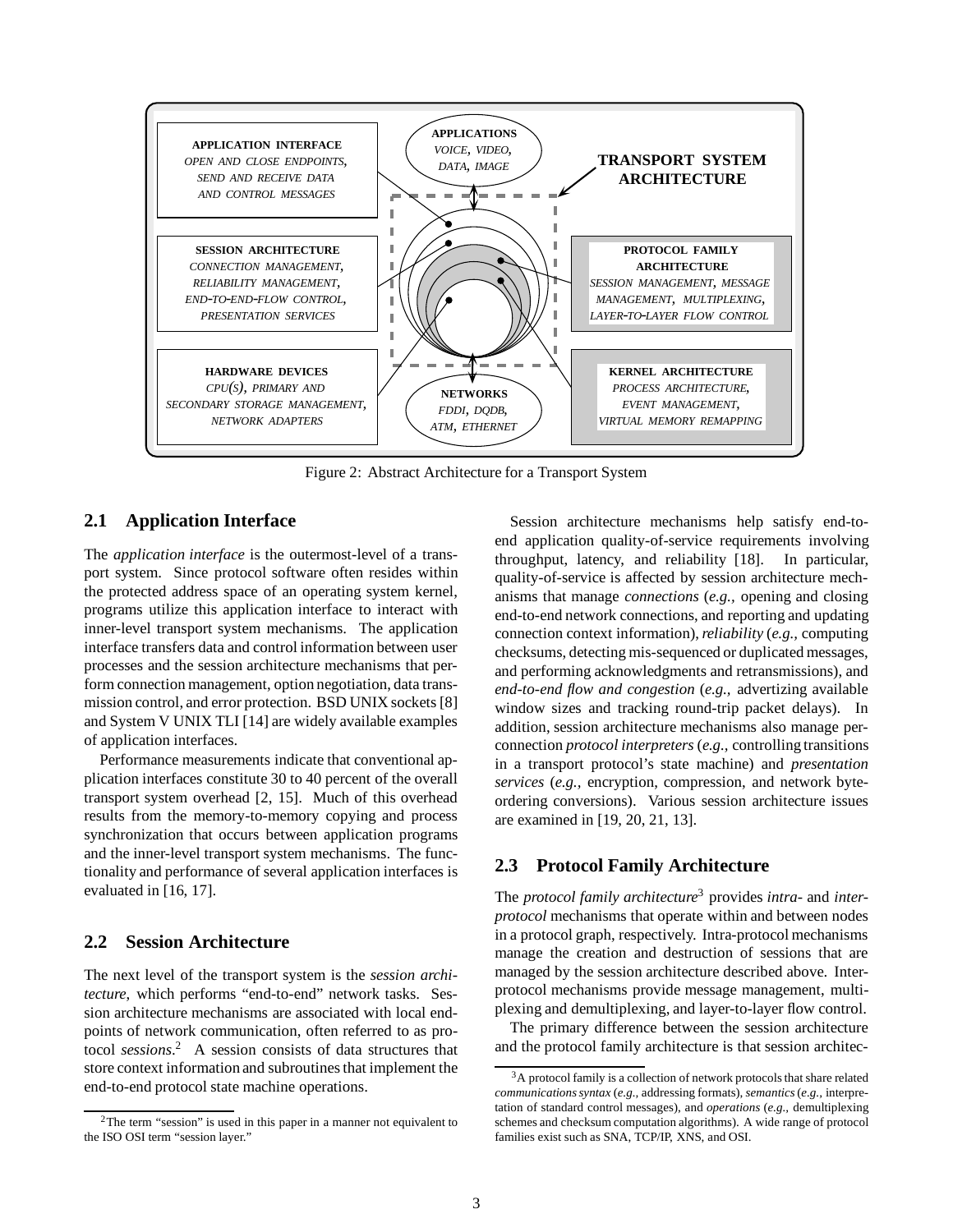| <b>Category</b>     | <b>Dimension</b>            | <b>Subdimension</b>                                 | <b>Alternatives</b>                                                        |
|---------------------|-----------------------------|-----------------------------------------------------|----------------------------------------------------------------------------|
| Kernel              | Process<br>Architecture     | (1) Concurrency Models<br>(2) Process Architectures | single-threaded, HWP, LWP, coroutines<br>message-based, task-based, hybrid |
| Architecture        | VM Remapping                |                                                     | outgoing and/or incoming                                                   |
| <b>Dimensions</b>   | Event<br>Management         | (1) Search Structure<br>(2) Time Relationships      | array, linked list, heap<br>relative, absolute                             |
|                     |                             |                                                     |                                                                            |
|                     | Message Management          | (1) Memory Management                               | uniform, non-uniform performance                                           |
| <b>Protocol</b>     |                             | (2) Memory Copy Avoidance                           | list-based, DAG-based data structure                                       |
| Family              | Muxing and                  | (1) Synchronization                                 | synchronous, asynchronous                                                  |
| <b>Architecture</b> | Demuxing                    | $(2)$ Layering                                      | layered, de-layered                                                        |
| <b>Dimensions</b>   |                             | (3) Searching                                       | indexing, sequential search, hashing                                       |
|                     |                             | $(4)$ Caching                                       | single-item, multiple-item                                                 |
|                     | Layer-to-layer Flow Control |                                                     | per-queue, per-process                                                     |

Table 1: Transport System Taxonomy Template

ture mechanisms manage the *end-to-end* processing activities for network connections, whereas protocol family architecture mechanisms manage the *layer-to-layer* processing activities that occur within multi-layer protocol graphs. In some cases, these activities are entirely different (*e.g.,* the presentation services provided by the session architecture such as encryption, compression, and network byte-ordering are unnecessary in the protocol family architecture). In other cases, different mechanisms are used to implement the same abstract task.

The latter point is exemplified by examining several mechanisms commonly used to implement flow control. *End-toend* flow control is a session architecture mechanism that employs sliding window or rate control schemes to synchronize the amount of data exchanged between sender(s) and receiver(s) communicating at the same protocol layer (*e.g.,* between two TCP connection end-points residing on different hosts). *Layer-to-layer* flow control, on the other hand, is a protocol family architecture mechanism that regulates the amount of data exchanged between adjacent layers in a protocol graph (*e.g.,* between the TCP and IP STREAM modules in System V STREAMS). In general, end-to-end flow control requires distributed context information, whereas layer-tolayer flow control does not.

Mechanisms in the protocol family architecture are often reusable across a wide-range of communication protocols. In contrast, session architecture mechanisms tend to be reusable mostly within a particular class of protocols. For instance, most communication protocols require some form of message buffering support (which is a protocol family architecture mechanism). However, not all communication protocols require retransmission, flow control, or connection management support. In addition, certain protocols may only work with specific session architecture mechanisms (such as the standard TCP specification that requires sliding-window flow control and cumulative acknowledgment).

## **2.4 Kernel Architecture**

The *kernel architecture*<sup>4</sup> provides mechanisms that manage hardware resources such as CPU(s), primary and secondary storage, and various I/O devices and network adapters. These mechanisms support concurrent execution of multiple protocol tasks on uni- and multi-processors, virtual memory management, and event handling. It is crucial to implement kernel architecture mechanisms efficiently since the application interface and session and protocol family architectures ultimately operate by using these mechanisms. The primary distinction between the protocol family architecture and the kernel architecture is that kernel mechanisms are also utilized by user applications and other OS subsystems such as the graphical user interface or file subsystems. In contrast, protocol family architecture mechanisms are concerned primarily with the communication subsystem.

# **3 A Taxonomy of Transport System Architecture Mechanisms**

Table 1 presents a taxonomy of six key kernel architecture and protocol family architecture mechanisms that support the layer-to-layer computing requirements of protocol graphs end systems. The following section describes the transport system mechanisms presented in Table 1.

## **3.1 Kernel Architecture Dimensions**

As described below, the kernel architecture provides the *process architecture*, *virtual memory remapping*, and *event management* mechanisms utilized by the session and protocol family architectures.

## **3.1.1 The Process Architecture Dimension**

A process is a collection of resources (such as file descriptors, signal handlers, a run-time stack, etc.) that may support

<sup>&</sup>lt;sup>4</sup>The term "kernel architecture" is used within this paper to identify mechanisms that form the "nucleus" of the transport system. However, protocol and session architecture components may reside within an OS kernel (BSD UNIX [8], and System V UNIX [7]), in user-space (Mach [22] and the Conduit [9]), in either location (the *x*-kernel [2]), or in off-board processors (Nectar [23] and VMP [4]).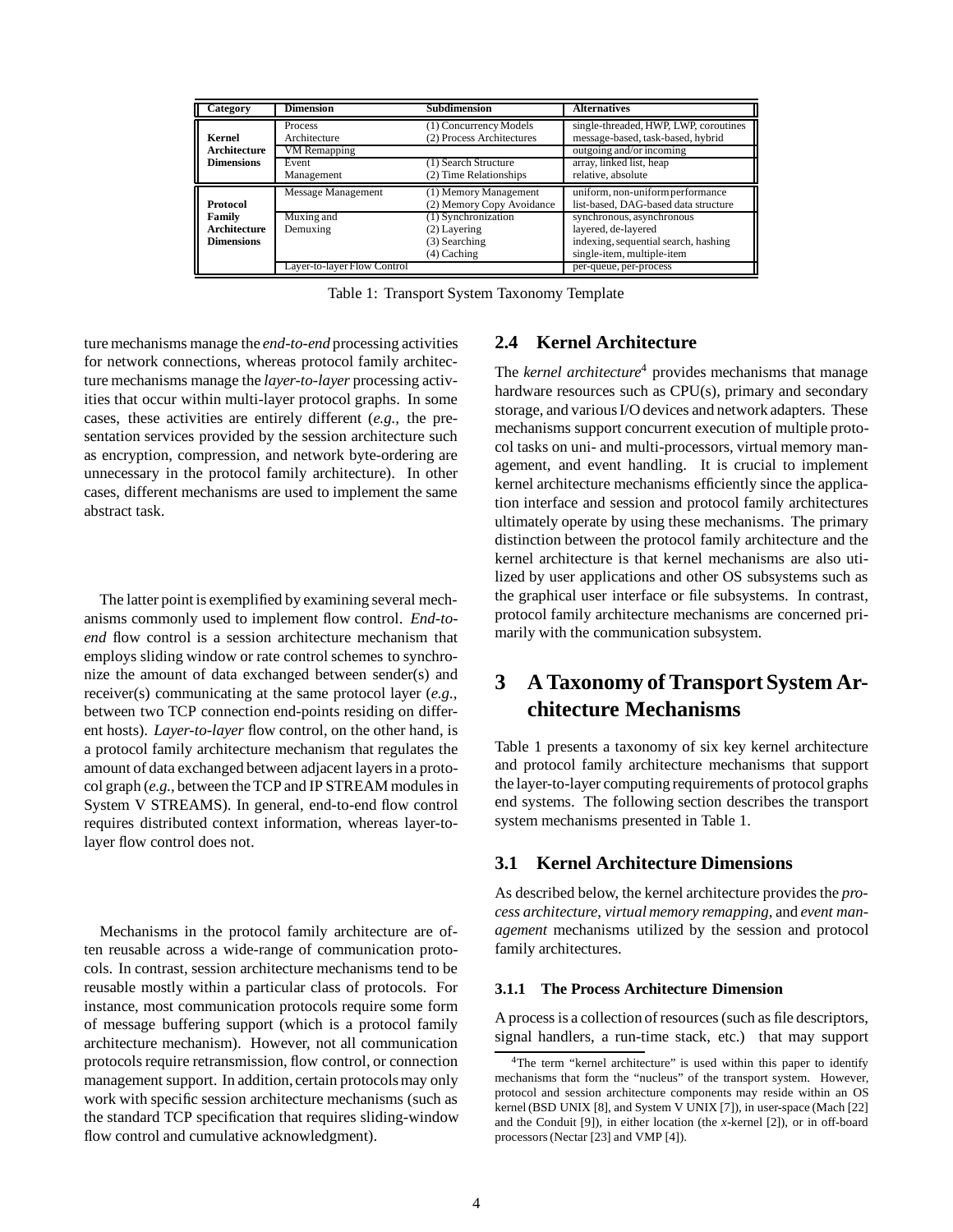the execution of instructions within an address space. This address space may be shared with other processes. Other terms (such as threads [24]) are often used to denote the same basic concept. Our use of the term process is consistent with the definition adopted in [25].

A process architecture represents a binding between various units of communication protocol processing (such as layers, functions, connections, and messages) and various structural configurations of processes. The process architecture selected for a transport system is one of several factors (along with protocol designs/implementationsand bus, memory, and network interface characteristics) that impact overall application performance. In addition, the choice of process architecture also influences demultiplexing strategies [26] and protocol programming techniques [2, 27].

Several concurrency models are outlined below. These models form the basis for implementing the alternative process architectures that are examined in detail following concurrency model discussion. In order to produce efficient transport systems, it is important to match the selected process architecture with the appropriate concurrency model.

**(1) Concurrency Models:** *Heavy-weight processes*, *lightweight processes*, and *coroutines* are concurrency models used to implement process architectures. Each model exhibits different performance characteristics and allows different levels of control over process management activities such as scheduling and synchronization. The following paragraphs describe key characteristics of each concurrency model:

 **Heavy-Weight Processes:** A heavy-weight process (HWP) typically resides in a separate virtual address space managed by the OS kernel and the hardware memory management unit. Synchronizing, scheduling, and exchanging messages between HWPs involves context switching, which is a relatively expensive operation in many operating systems. Therefore, HWPs may not be an appropriate choice for executing multiple interacting protocol processing activities concurrently.

 **Light-Weight Processes:** Light-weight processes (LWPs) differ from HWPs since multiple LWPs generally *share* an address space by default. This sharing reduces the overhead of LWP creation, scheduling, synchronization, and communication for the following reasons:

- Context switching between LWPs is less time consuming than HWPs since there is less context information to store and retrieve
- It may not be necessary to perform a "mode switch" between kernel- and user-mode when scheduling and executing an LWP [28]
- Communication between LWPs may use shared memory rather than message passing

Note that LWPs may be implemented in kernel-space, userspace, or some hybrid configuration [29].

 **Coroutines:** In the coroutine model, a developer (rather than an OS scheduler) explicitly chooses the next coroutine to run at a particular synchronization point. When a synchronization point is reached, the coroutine suspends its activities to allow another coroutine to execute. At some later point, the second coroutine may resume control back to the first coroutine. Coroutines provide developers with the flexibility to schedule and execute tasks in any desired manner. However, developers also assume responsibility for handling all scheduling details, as well as avoiding starvation and deadlock.

Executing protocol and session mechanisms via multiple processes is often less complicated and error-prone than synchronizing and scheduling these mechanisms manually via coroutines. In addition, coroutines support only interleaved process execution, which limits the benefits of multiprocessing since only one process may run at any given time. In general, it appears that LWPs are a more appropriate mechanism for implementing process architectures than HWPs since minimizing context switching overhead is essential for high-performance [2]. Even with LWPs, however, to it is still important to perform concurrent processing efficiently to reduce the overhead from (1) preempting, rescheduling, and synchronizing executing processes and (2) serializing access to shared resources must be minimized.

**(2) Process Architecture Alternatives:** Three primary process architecture components in a communication subsystem include (1) the *processing elements* (CPUs), which are the underlying execution agents for both protocol and application code, (2) *data and control messages*, which are typicallysent and received from one or more applications and network devices, and (3) *protocol processing tasks*, which perform protocol-related functions upon messages as they arrive and depart. Based upon this classification, two basic categories of process architecture may be distinguished: *taskbased* and *message-based*. Each category is characterized by alternative methods for structuring and composing the three communication subsystem components outlined above. In general, task-based process architectures structure multiple CPUs according to units of protocol functionality. Conversely, message-based process architectures structure the CPUs according to the protocol control and data messages received from applications and network interfaces.

In terms of functionality, protocol suites (such as the Internet and ISO OSI reference models) may be implemented using either task-based or message-based process architectures. However, each category of process architecture exhibits different structural and performance characteristics. The structural characteristics differ according to (1) the granularity of the unit(s) of protocol processing (*e.g.,* layer or function vs. connection or message) that execute in parallel, (2) the degree of CPU scalability (*i.e.,* the ability to effectively use only a fixed number of CPUs vs. a dynamically scalable amount), (3) task invocation semantics (*e.g.,* synchronous vs. asynchronous execution) and (4) the effort required to design and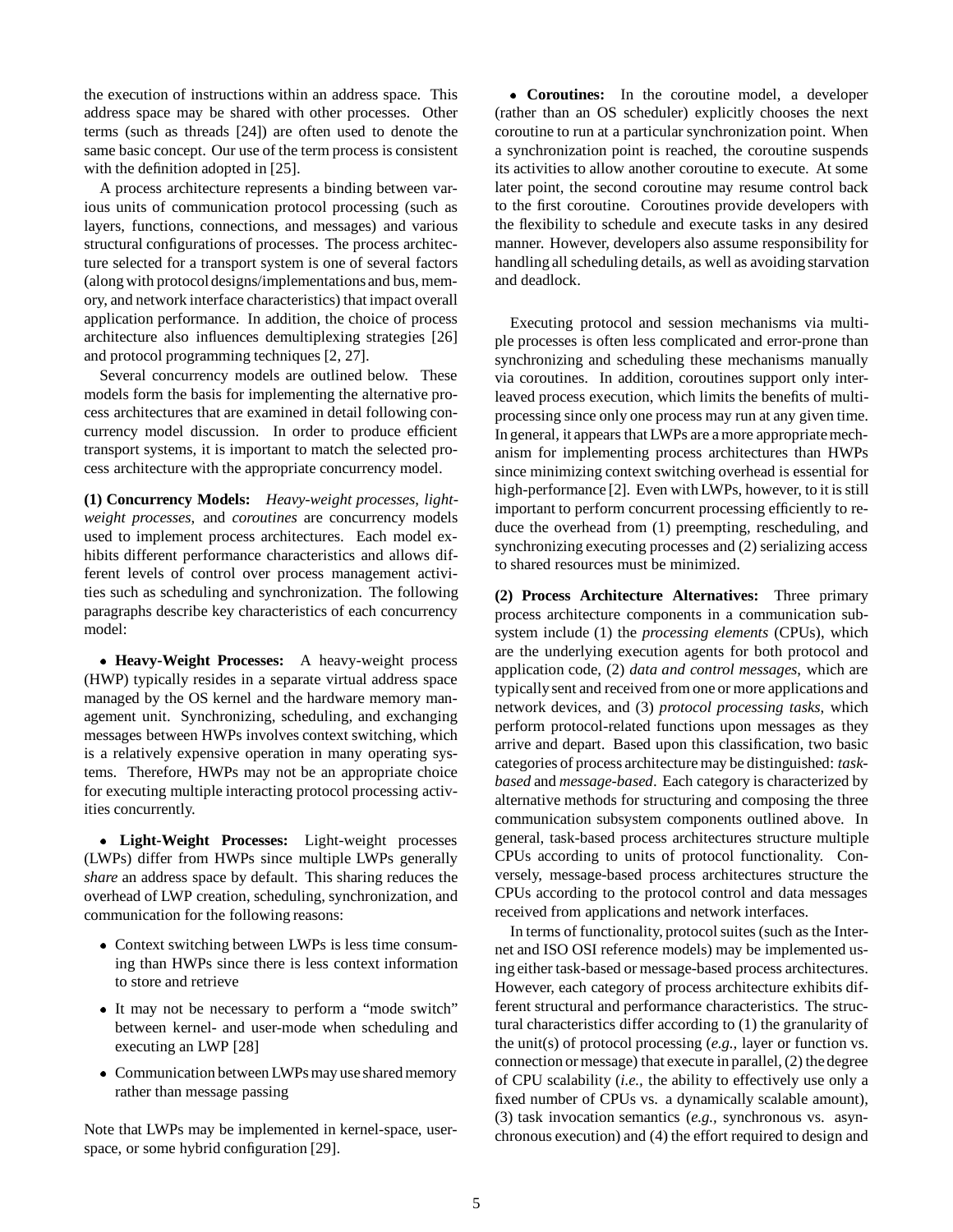![](_page_5_Figure_0.jpeg)

Figure 3: Task-based Process Architectures

implement conventional and experimental protocols and services via a particular process architecture [27]. In addition, different configurations of application requirements, operating system (OS) and hardware platforms, and network characteristics interact with the structural characteristics of process architectures to yield significantly different performance results. For instance, on certain general-purpose OS platforms (such as the System V STREAMS framework on multiprocessor versions of UNIX), fine-grained task-based parallelism results in prohibitively high levels of synchronization overhead [30]. Likewise, asynchronous, rendezvous-based task invocation semantics often result in high data movement and context switching overhead [31].

The remainder of this section summarizes the basic process architecture categories, classifies related work accordingly to these categories, and identifies several key factors that influence process architecture performance.

 **Task-based Process Architectures:** Task-based process architectures associate OS processes with protocol layers or protocol functions. Two common task-based process architectures are *Layer Parallelism* and *Functional Parallelism*. The primary difference between these two models involves the *granularity* of the protocol processing tasks. In general, layers are more "coarse-grained" than functions since they cluster multiple protocol tasks together to form a composite service.

 *Layer Parallelism* – Layer Parallelism is a relatively coarse-grained task-based process architecture that associates a separate process with each layer (*e.g.,* the presentation, transport, and network layers) in a protocol stack. Certain protocol header and data fields in outgoing and incoming messages may be processed in parallel as they flow through the "layer pipeline" (shown in Figure 3 (1)). Intra-layer buffering, inter-layer flow control,

and stage balancing are generally necessary since processing activities in each layer may execute at different rates. In general, strict adherence to the layer boundaries specified by conventional communication models (such as the ISO OSI reference model) complicates stage balancing.

An empirical study of the performance characteristics of several software architectures for implementing Layer Parallelism is presented in [31]. Likewise, the XINU TCP/IP implementation [32] uses a variant of this approach to simplify the design and implementation of its communication subsystem.

 *Functional Parallelism* – Functional Parallelism is a more fine-grained task-based process architecture that applies one or more processes to execute protocol functions (such as header composition, acknowledgement, retransmission, segmentation, reassembly, and routing) in parallel. Figure 3 (2) illustrates a typical Functional Parallelism design [33], where protocol functions are encapsulated within parallel finite-state machines that communicate by passing control and data messages to each other. Functional Parallelism is often associated with "de-layered" communication models [3, 34] that simplify stage balancing by relaxing conventional layering boundaries in order to minimize queueing delays and "pipeline stalls" within a protocol stack.

Several variants of Functional Parallelism are illustrated in Figure 3 (3) and Figure 3 (4). Figure 3 (3) illustrates a *temporal* parallelism configuration [34], where several cooperating processes are pipelined to execute clusters of protocol functions on messages flowing through the sender-side of a connection. Figure 3 (4) illustrates another variant known as *spacial* parallelism, where multiple protocol functions (such as retransmission, flow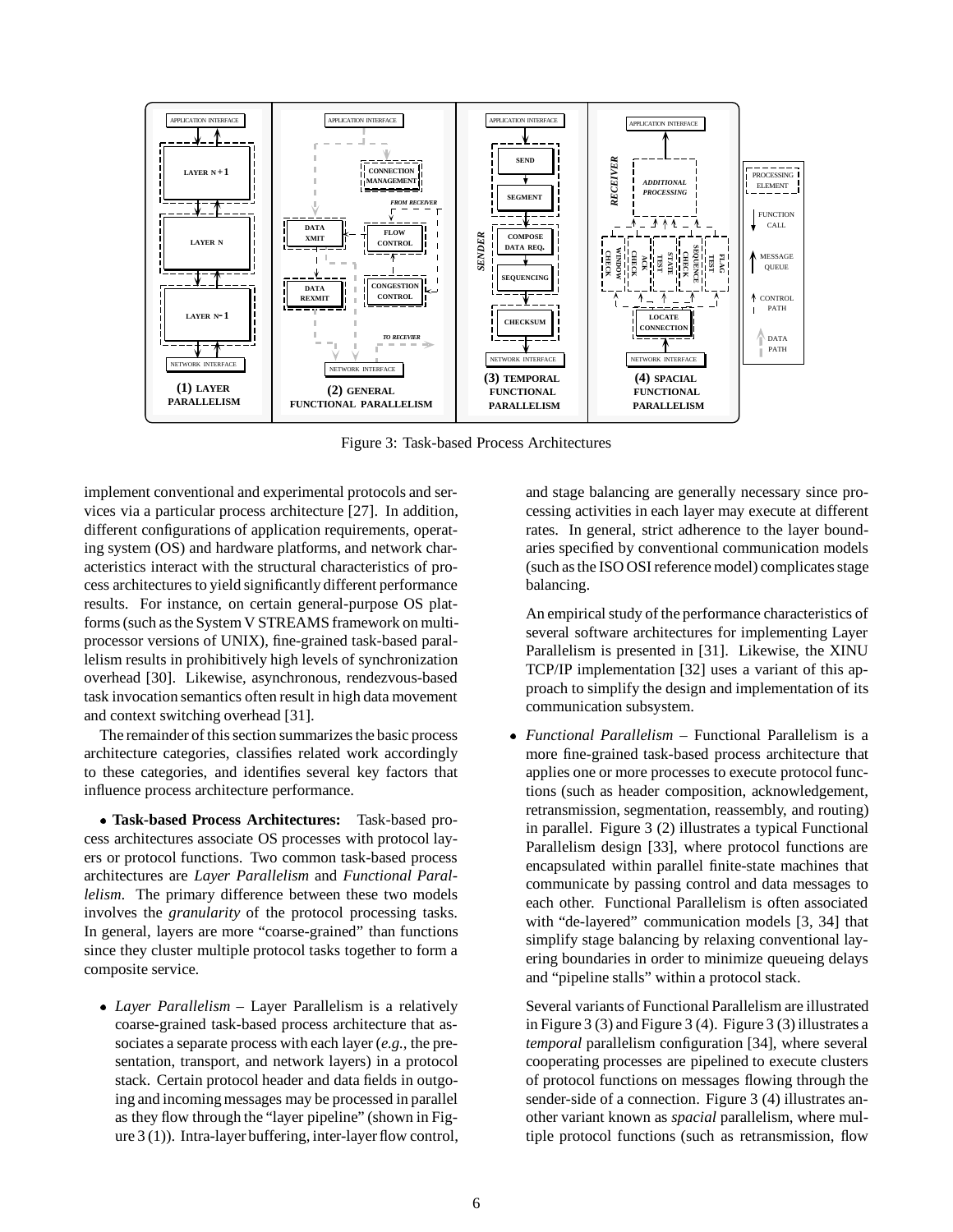control, congestion control, and presentation layer conversions) are performed in parallel on fields in each message (the final results may be discarded if errors are detected at intermediate stages). The Horizontally-Oriented Protocol Structure (HOPS) architecture [3] and the Multi-Stream Protocol (MSP) [35] exemplify this latter approach.

Implementing pipelined, task-based process architectures is relatively straight-forward since they typically map onto conventional layered communication models using wellstructured "producer/consumer" designs [27]. Moreover, minimal concurrency control mechanisms are necessary *within* a layer or function since multi-processing is typically serialized at a service access point (such as the transport or application layer interface). However, performance experiments [31] indicate that task-based process architectures are susceptible to high process management and communication overhead. This becomes particularly problematic if the number of protocol tasks exceeds the number of CPUs, due to the context switching and rescheduling operations performed when transfering messages between protocol tasks. Moreover, task-based variants provide minimal support for load balancing since processes are dedicated to specific protocol layers or functions. In addition, the effectiveness of temporal or spacial parallelism is highly dependent upon characteristics of the multi-processor hardware platform (such as the presence of high-speed I/O interconnection hardware [33] and/or lack of rapid access to shared memory) and the network protocols (such as the capability to process mis-ordered data [36]).

 **Message-based Process Architectures:** Messagebased process architectures associate processes with connections or messages rather than protocol layers or functions. Two common message-based process architectures are *Connectional Parallelism* and *Message Parallelism*. The primary difference between these approaches involve (1) the class of protocols that may be supported (*e.g.,* Connectional Parallelism does not directly apply to connectionless protocols) and (2) the granularity at which messages are demultiplexed onto processes. For example, Connectional Parallelism typically demultiplexes all messages bound for the same connection onto the same process, whereas Message Parallelism may demultiplex messages onto any suitable process. In general, various scheduling disciplines such as round-robin [5], adaptive load balancing, and cache affinity [37] preserving techniques may be used when selecting a suitable process.

 *Connectional Parallelism* – Connectional Parallelism is a relatively coarse-grained message-based process architecture that associates a separate process with every open connection. Figure 4 (1) illustrates this approach, where connections  $C_1$ ,  $C_2$ ,  $C_3$ , and  $C_4$  execute in separate processes that perform the requisite protocol functions on all messages associated with their connection. Within a connection, multiple protocol processing functions are invoked serially on each message as it flows

![](_page_6_Figure_4.jpeg)

Figure 4: Message-based Process Architectures

through a protocol stack. Outgoing messages typically borrow the thread of control from the application process and use it to shepard one or more messages down a protocol stack [38]. For incoming messages, a device driver or packet filter [39] typically performs demultiplexing operations to determine the correct process for each message. In general, Connectional Parallelism is well-suited for protocols that demultiplex early in their protocol stack since it is difficult to maintain a strict process-per-connection association across demultiplexing boundaries [26].

Connectional Parallelism is relatively simple to implement if an OS allows multiple independent system calls, device interrupts, and daemon processes to operate in parallel [38]. Moreover, if the number of CPUs is greater than or equal to the number of active connections, Connectional Parallelism also exhibits low communication, synchronization, and process management overhead [30] since all connection context information is localized within a particular process address space. This localization is beneficial since (1) pointers to messages may be passed between protocol layers via simple procedure calls (rather than using more complicated and costly interprocess communication mechanisms) and (2) cache affinity properties may be preserved since messages are processed largely within a single CPU cache. The primary limitation of Connectional Parallelism is that it only utilizes multi-processing to improve *aggregate* end-system performance since each individualconnection still executes sequentially.

Figure 4 (2) illustrates a variation called Directional Parallelism that associates a separate process with the sender-side and the receiver-side of a single connection [40] in order to improve the utilization of available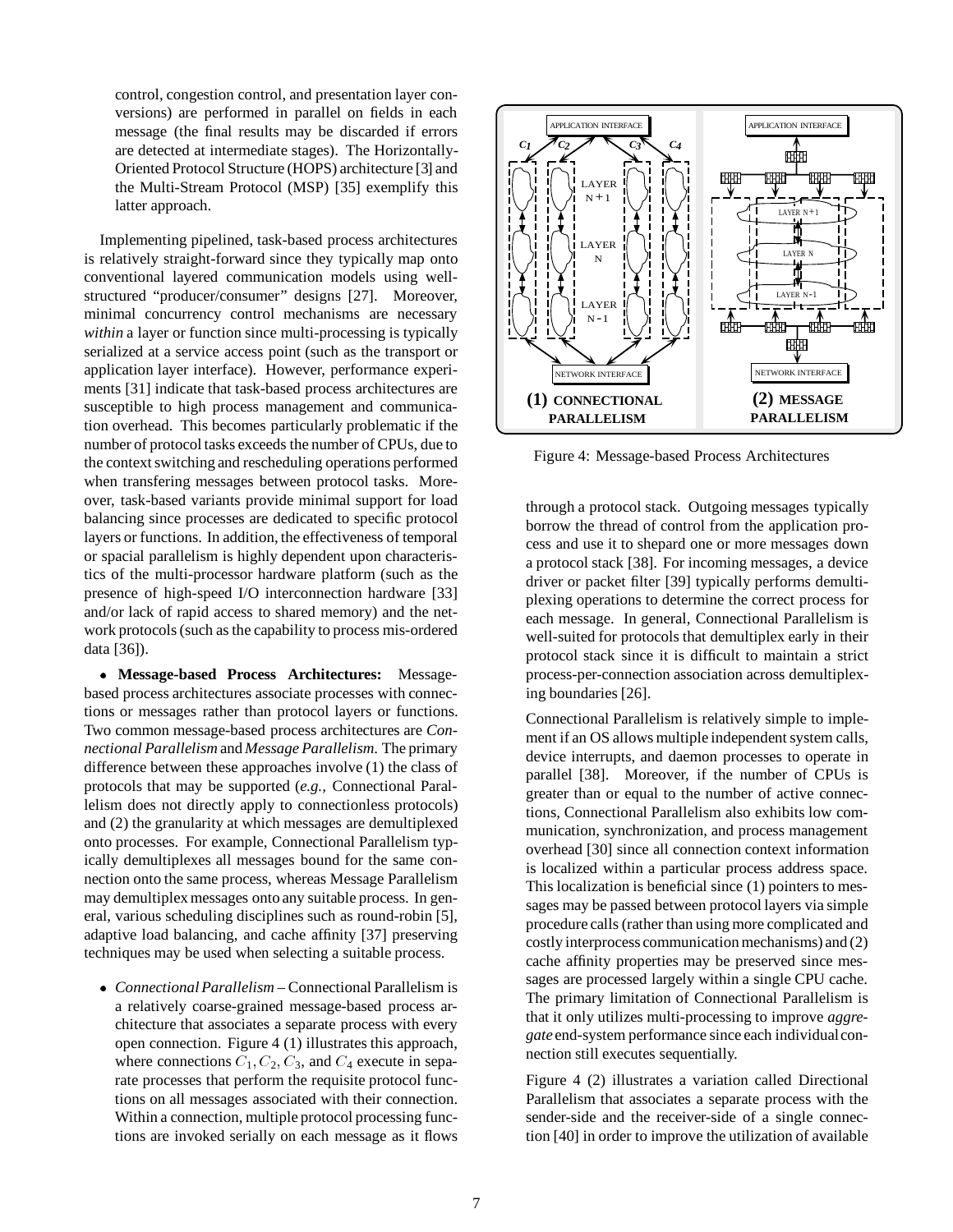CPUs. To be most effective, Directional Parallelism requires a high degree of independence between the sender and receiver portions of a protocol, as well as a bi-directional flow of application control and data messages [33]. In general, load balancing across multiple processes is difficult with both Connectional and Directional Parallelism since highly active connections may swamp their processes with messages, leaving other processing resources tied up at less active or idle connections.

 *Message Parallelism* – Message Parallelism is a finegrained message-based process architecture that associates a separate process with every incoming or outgoing message. As illustrated in Figure 4 (3), a process receives a message from an application or network interface and performs most or all of the protocol processing functions on that message. As with Connectional Parallelism, outgoing messages typically borrow the thread of control from the application that initiated the message transfer. A number of projects have discussed, simulated, or utilized Message Parallelism as the basis for their process architecture [5, 41, 2, 42, 25].

Performance experiments [42] indicate that Message Parallelism scales quite well for connectionless protocols that possess minimal interdependencies between consecutively arriving or departing messages. Moreover, processing loads may be balanced more evenly among processes since each incoming message may be dispatched to an available CPU. The primary disadvantages of Message Parallelism involve overhead resulting from (1) resource management and scheduling support necessary to associate a process with each message, (2) maintaining proper sequencing for messages that must be processed in-order [41, 36], and (3) serializing access to resources (such as protocol control blocks that store information such as round-trip time estimates, retransmission queues, and addressing information) shared between messages destined for the same connection. For connection-oriented protocols (such as TCP or TP4), this synchronization overhead may significantly limit speedups obtainable from multiple CPUs [42] and increase variance in message processing delay.

Compared with task-based approaches, message-based process architectures are characterized by the potential for more dynamic process utilization. In general, a large degree of potential parallelism exists with these approachs, depending on dynamic characteristics (such as messages or connections), rather than on relatively static characteristics (such as the number of layers or protocol functions). Depending on other communication subsystem factors such as memory and bus bandwidth[43], this dynamism may enable messagebased process architectures to scale up to a larger number of CPUs. On the other hand, scalability may be of limited value if a platform possesses a small number of CPUs, which is typically the case for modern workstations and high-end PCs. In

addition, the increased dynamism of message-based process architectures also entails more sophisticated, and potentially less efficient, resource allocation and process management facilities. For example, a Message Parallelism-based process architecture may require more elaborate OS scheduling mechanisms.

**Process Architecture Performance Factors:** The performance of the process architectures described above is influenced by various *external* and *internal* factors. External factors include (1) *application characteristics* – *e.g.,*the number of simultaneously active connections, the class of service required by applications (such as reliable/non-reliable and real-time/non-real-time), the direction of data flow (*i.e.,* unidirectional vs. bi-directional), and the type of traffic generated by applications (*e.g.,* bursty vs. continuous), (2) *protocol characteristics* – *e.g.*, the class of protocol (such as connectionless, connection-oriented, and request/response) used to implement application and communication subsystem services, and (3) *network characteristics* – *e.g.,* attributes of the underlying network environment (such as the delivery of mis-ordered data due to multipath routing [36]). Internal factors, on the other hand, represent hardware- and softwaredependent communication subsystem implementation characteristics such as:

- *Process Management Overhead* Process architectures exhibit different context switching and scheduling costs related to (1) the type of scheduling policies employed (*e.g.,* preemptive vs. non-preemptive), (2) the protection domain (*e.g.,* user-mode vs. kernel-mode) in which tasks within a protocol stack execute, and (3) the number of available CPUs. In general, a context switch is triggered when (1) one or more processes must sleep awaiting certain resources (such as memory buffers or I/O devices) to be come available, (2) preemptive scheduling is used and a higher priority process becomes runnable, or (3) when a currently executing process exceeds its time slice. Depending on the underlying OS and hardware platform, a context switch may be relatively time consuming due to the flushing of register windows, instruction and data caches, instruction pipelines, and translation look-aside buffers [44].
- *Synchronization Overhead* Implementing communication protocols that execute correctly on multi-processor platforms requires synchronization mechanisms that serialize access to shared objects such as messages, message queues, protocol context records, and demultiplexing tables. Certain protocol and process architecture combinations (such as implementing connectionoriented protocols via Message Parallelism) may incur significant synchronization overhead from managing locks associated with these shared objects [42]. In addition to reducing overall throughput, synchronization bottlenecks resulting from lock contention lead to unpredictable response times that complicate the delivery of constrained-latency applications. Other sources of synchronization overhead involve contention for shared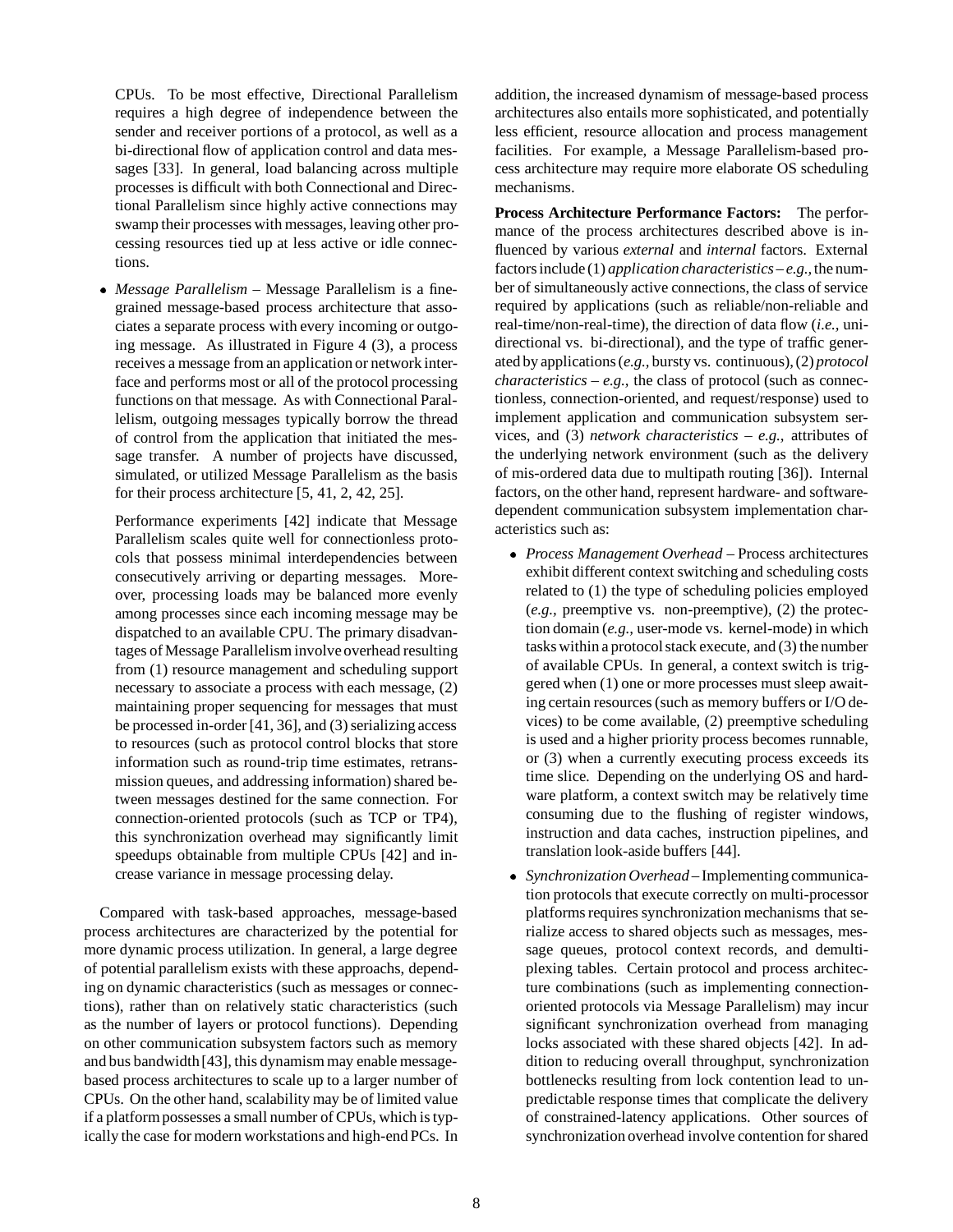hardware resources such as I/O buses and global memory [43]. In general, hardware contention represents an upper limit on the benefits that may accrue from multiprocessing [31].

- *Communication Overhead* Task-based process architectures generally require some form of interprocess communication to exchange messages between protocol processing components executing on separate CPUs. Communication costs are incurred by memory-to-memory copying, message manipulation operations (such as checksum calculations and compression), and general message passing overhead resulting from synchronization and process management operations. Common techniques for minimizing communication overhead involve (1) buffer management schemes that minimize data copying [45] and attempt to preserve cache affinity properties when exchanging messages between CPUs with separate instruction and data caches, (2) integrated layer processing techniques [11], and (3) single-copy network/host interface adapters [46].
- *Load Balancing* Certain process architectures (such as Message Parallelism) have the potential for utilizing multiple CPUs equitably, whereas others (such as Connectional, Layer, and Functional Parallelism) may under- or over-utilize the available CPUs under certain circumstances (such as bursty network and application traffic patterns or improper stage balancing).

#### **3.1.2 The Virtual Memory (VM) Remapping Dimension**

Regardless of the process architecture, minimizing the amount of memory-to-memory copying in a transport system is essential to achieve high performance [47]. In general, data copying costs provide an upper bound on application throughput [11]. As described in Section 3.2.1 below, selecting an efficient message management mechanism is one method for reducing data copying overhead. A related approach described in this section uses virtual memory optimizations to avoid copying data altogether. For example, in situations where data must be transferred from one address space to another, the kernel architecture may remap the virtual memory pages by marking their page table entries as being "copyon-write." Copy-on-write schemes physically copy memory only if a sender or receiver changes a page's contents.

Page remapping techniques are particularly useful for transferring large quantities of data between separate address spaces on the same host machine. An operation that benefits from this technique involves data transfer between user-space and kernel-space at the application interface. Rather than physically copying data from application buffers to kernel buffers, the OS may remap application pages into kernelspace instead.

Page remapping schemes are often difficult to implement efficiently in the context of communication protocols, however. For example, most remapping schemes require the alignment of data in contiguous buffers that begin on page

boundaries. These alignment constraints are complicated by protocol operations that significantly enlarge or shrink the size of messages. This operations include message deencapsulation (*i.e.,* stripping headers and trailers as messages ascend through a protocol graph), presentation layer expansion [11] (*e.g.,* uncompressing or decrypting an incoming message), and variable-size header options (such as those proposed to handle TCP window scaling for long-delay paths [18]). Moreover, remapping may not be useful if the sender or receiver writes on the page immediately since a separate copy must be generated anyway [8]. In addition, for small messages, more overhead may be incurred by remapping and adjusting page table entries, compared with simply copying the data in the first place.

#### **3.1.3 The Event Management Dimension**

Event management mechanisms provided by the kernel architecture support time-related services for user applications and other mechanisms in a transport system. In general, three basic operations are exported by an event manager:

- 1. Registering subroutines (called "event handlers") that will be executed at some user-specified time in the future
- 2. Canceling a previously registered event handler
- 3. Invoking an event handler when its expiration time occurs

The data structures and algorithms that implement an event manager must be selected carefully so that all three types of operationsare performed efficiently. In addition, the variance among different event handler invocation times should be minimized. Reducing variance is important for constrained latency applications, as well as for transport systems that register and execute a large number of event handlers during a given time period.

At the session architecture level, protocol implementations may use an event manager to perform certain timerelated activities on network connections. In this case, a reliable connection-oriented protocol implementation registers a "retransmission-handler" with the event manager when a protocol segment is sent. The expiration time for this event is usually based on a time interval calculated from the roundtrip packet estimate for that connection. If the timer expires, the event manager invokes the handler to retransmit the segment. The retransmission event handler will be canceled if an acknowledgement for the segment arrives before the timer expires.

Alternative mechanisms for implementing event managers include *delta lists* [32], *timing wheels* [48], and heap-based [49] and list-based [8] *callout queues*. These mechanisms are built atop a hardware clock mechanism. On each "clock-tick" the event manager checks whether it is time to execute any of its registered events. If one or more events must be run, the event manager invokes the associated event handler. The different event manager mechanisms may be distinguished by the following two dimensions: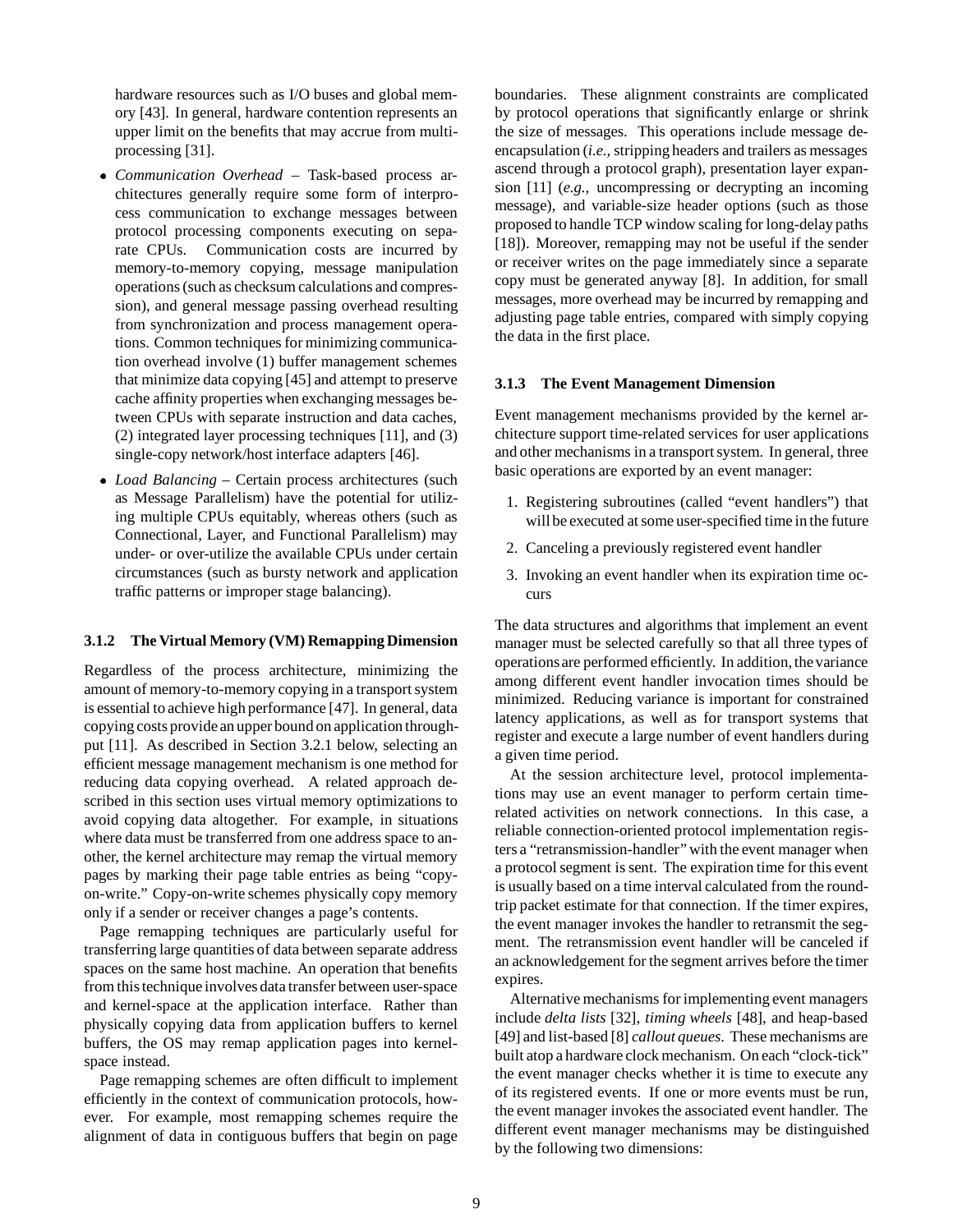**(1) Search Structure:** Several search structures are commonly used to implement different event management mechanisms. One approach is to sort the events by their time-toexecute value and store them in an array. A variant on this approach (used by *delta lists* and list-based *callout queues*) replaces the array with a sorted linked list to reduce the overhead of adding or deleting an event [32]. Another approach is to use a heap-based priority queue [49] instead of a sorted list or array. In this case, the average- and worst-case time complexity for inserting or deleting an entry is reduced from  $O(n)$  to  $O(\lg n)$ . In addition to improving average-case performance, heaps also reduce the variance of event manager operations.

**(2) Time Relationships:** Another aspect of event management involves the "time relationships," (*i.e., absolute* vs. *relative* time) that are used to represent an event's execution time. Absolute time is generally computed in terms of a value returned by the underlying hardware clock. Heapbased search structures typically use absolute time due to the comparison properties necessary to maintain a heap as a partially-ordered, almost-complete binary tree. In contrast, relative-time may be computed as an offset from a particular starting point and is often used for a sorted linked list implementation. For example, if each item's time is stored as a *delta* relative to the previous item, the event manager need only examine the first element on every clock-tick to determine if it should execute the next registered event handler.

## **3.2 Protocol Family Architecture Dimensions**

Protocol family architecture mechanisms pertain primarily to network protocols and distributed applications. In contrast, kernel architecture mechanisms are also utilized by many other applications and OS subsystems. The protocol family architecture provides intra-protocol and inter-protocol mechanisms that may be reused by protocols in many protocol families. Intra-protocol mechanisms involve the creation and deletion of sessions, whereas inter-protocol mechanisms involve message management, multiplexing and demultiplexing of messages, and layer-to-layer flow control. This section examines the inter-protocol mechanisms.

#### **3.2.1 The Message Management Dimension**

Transport systems provide mechanisms for exchanging data and control messages between communicating entities on local and remote end systems. Standard message management operations include (1) storing messages in buffers as they are received from network adapters, (2) adding and/or removing headers and trailers from messages as they pass through a protocol graph, (3) fragmenting and reassembling messages to fit into network maximum transmission units, (4) storing messages in buffers for transmission or retransmission, and (5) reordering messages received out-of-sequence [5]. To improve efficiency, these operations must minimize the overhead of dynamic memory management and also avoid

unnecessary data copying, as described in the followingparagraphs:

**(1) Dynamic Memory Management:** Traditional data network traffic exhibits a bi-modal distribution of sizes, ranging from large messages for bulk data transfer to small messages for remote terminal access [50]. Therefore, message managers must be capable of dynamically allocating, deallocating, and coalescing fixed-sized and variable-sized blocks of memory efficiently. However, message management schemes are often tuned for a particular range of message sizes. For instance, the BSD UNIX message management facility divides its buffers into 112 byte and 1,024 byte blocks. This leads to non-uniform performance behavior when incoming and outgoing messages vary in size between small and large blocks. As discussed in [2], more uniform performance is possible if message managers support a wide range of message sizes as efficiently as they support large and/or small messages.

**(2) Memory-to-memory Copy Avoidance:** As mentioned in Section 3.1.2, memory-to-memory copying is a significant source of transport system overhead. Naive message managers that physically copy messages between each protocol layer are prohibitively expensive. Therefore, more sophisticated implementations avoid or minimize memory-tomemory copying via techniques such as *buffer-cut-through* [51, 52] and *lazy-evaluation* [45]. Buffer-cut-through passes messages "by reference" through multiple protocol layers to reduce copying. Likewise, lazy-evaluation techniques use reference counting and buffer-sharing to minimize unnecessary copying. These schemes may be combined with the virtual memory remapping optimizations described in Section 3.1.2.

Message managers use different methods to reduce data copying and facilitate buffer sharing. For instance, BSD and System V UNIX attach multiple buffers together to form linked-lists of message segments. Adding data to the front or rear of a buffer list does not require any data copying since it only relinks pointers. An alternative approach uses a *directed-acyclic-graph* (DAG)-based data structure [45]. A DAG allows multiple "parents" to share all or part of a message stored in a single "child." Therefore, this method improves data sharing *between* layers in a highly-layered protocol graph. This is important for reliable protocols (such as RPC or TCP) that maintain "logical" copies of messages at certain protocol layers in case retransmission is necessary.

#### **3.2.2 The Multiplexing and Demultiplexing Dimension**

Multiplexing (muxing) and demultiplexing (demuxing) select which of the sessions in an adjacent protocol layer will receive an incoming or outgoingmessage. A sender typically performs multiplexing, which directs outgoing messages emanating from some number of higher-layer sessions onto a smaller number of lower-layer sessions [12]. Conversely, a receiver performs demultiplexing, which directs incoming messages up to their associated sessions. Multiplexing and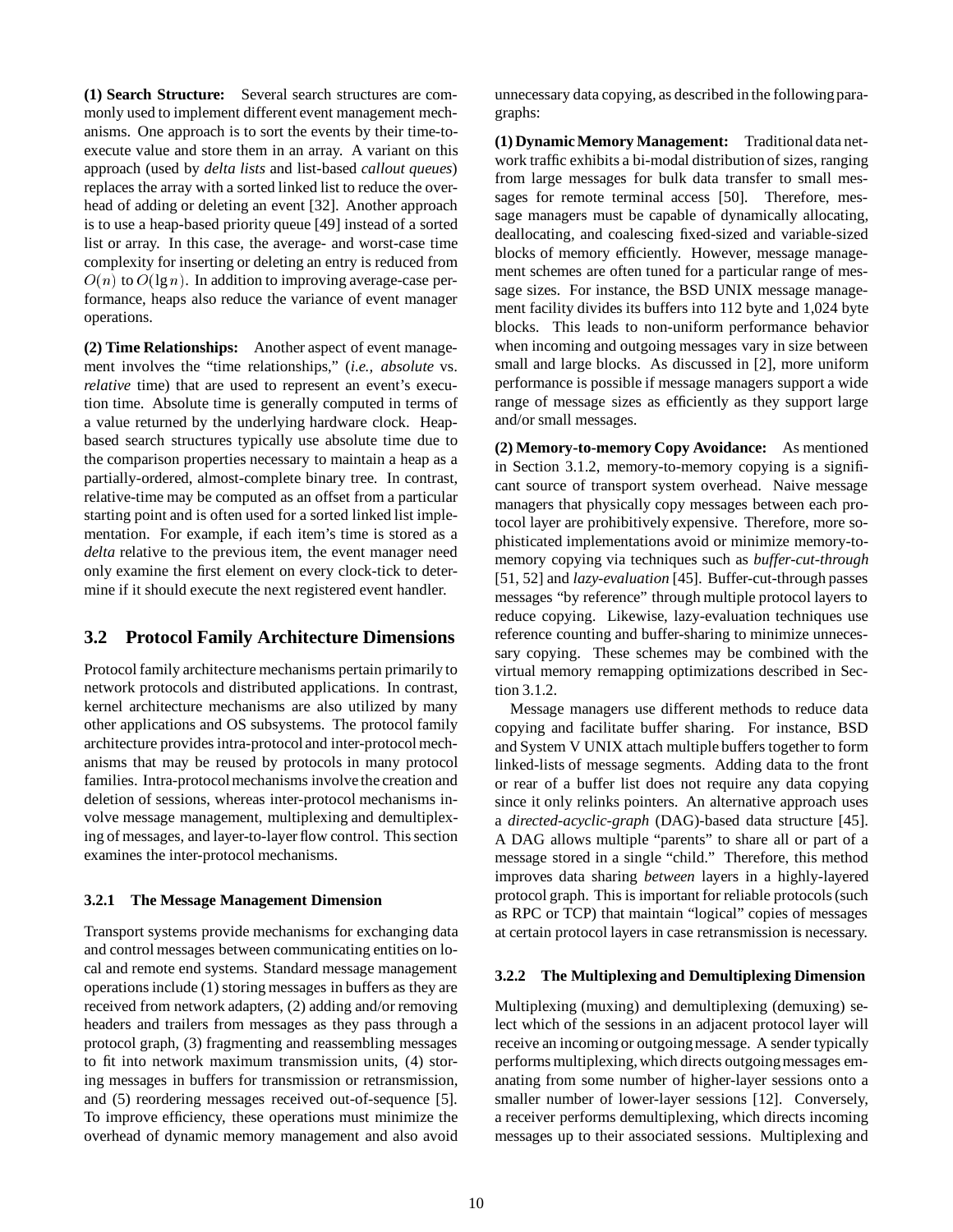demultiplexing are orthogonal to data copying; depending on the message management scheme, messages need not be copied as they are multiplexed and demultiplexed throughout a protocol graph [45].

Since senders generally possess knowledge of their entire transfer context (such as message destination address(es) like connection identifiers, port numbers, and/or Internet IP addresses [11], as well as which network interfaces to use) multiplexing may be less costly than demultiplexing. In contrast, when a network adapter receives an incoming message it generally has no prior knowledge of the message's validity or eventual destination. To obtain this information, a receiver must inspect the message header and perform demultiplexing operations that select which higher-layer protocol session(s) should receive the message.

Multiplexing and demultiplexing may be performed several times as messages move to and from network adapters, protocol layers, and user applications. Depending on the process architecture selected for a transport system, multiplexing and demultiplexingactivities may incur high synchronization and context switching overhead since one or more processes may need to be awakened, scheduled, and executed.

As described below, four key multiplexing and demultiplexing dimensions include *synchronization*, *layering*, *searching*, and *caching*:

**(1) Synchronization:** Multiplexing and demultiplexing may occur either synchronously or asynchronously, depending primarily on whether the transport system uses a taskbased or message-based process architecture. For example, message-based process architectures (such as the *x*-kernel) typically use synchronous multiplexing and demultiplexing since messages do not pass between separate process address spaces. Therefore, *intra-process* upcalls and subroutine calls are used to transfer messages up and down a protocol graph rather than more expensive asynchronous*inter-process* communication techniques such as message queues. In contrast, task-based process architectures (such as F-CSS [53]) utilize asynchronous multiplexing and demultiplexing. In this scheme, message queues are used to buffer data passed between processes that implement a layered protocol graph. Since message queues do not necessarily block the sender, it is possible to concurrently process messages in each protocol layer, which potentially increases throughput. However, this advantage may be offset by the additional context switching and data movement overhead incurred to move messages between separate CPUs [54].

**(2) Layering:** As shown in Figure 5 (1), multiplexing and demultiplexing may occur multiple times as messages traverse up or down a protocol graph. This *layered* approach differs from the *de-layered* approach shown in Figure 5 (2). In the de-layered approach, multiplexingand/or demultiplexing is performed only once, usually at either the highest- or lowest-layer of a protocol graph.

The use of layered multiplexing and demultiplexing provides several benefits [12]. First, it promotes modularity, since the interconnected layer components interoperate only

![](_page_10_Figure_7.jpeg)

Figure 5: Layered and De-Layered Multiplexingand Demultiplexing

at well-defined "service access points" (SAPs). This enables mechanisms offered at one layer to be developed independently from other layers. Second, it conserves lowerlayer resources like active virtual circuits by sharing them among higher-layer sessions. Such sharing may be useful for high-volume, wide-area, leased-line communication links where it is expensive to reestablish a dedicated virtual circuit for each transmitted message. Finally, layered multiplexing and demultiplexing may be useful for coordinating related streams in multimedia applications (such as interactive tele-conferencing) since messages synchronize at each SAP boundary.

The primary disadvantages of layered multiplexing and demultiplexing arise from the additional processing incurred at each layer. For example, in a task-based process architecture, multiple levels of demultiplexing may increase context switching and synchronization overhead. This overhead also enlarges packet latency variance (known as "jitter"), which is detrimental to the quality-of-service for delay- and jittersensitive multimedia applications such as interactive voice or video.

De-layered multiplexing and demultiplexing generally decreases jitter since there is less contention for transport system resources at a single lower-layer SAP from multiple higherlayer data streams [12]. However, the amount of context information stored within every intermediate protocol layer increases since sessions are not shared [12]. In addition, delayering expands the degree of demultiplexing at the lowest layer. This violates protocol layering characteristics found in conventional communication models (such as the ISO OSI reference model) since the lowest layer is now responsible for demultiplexing on addresses (such as connection identifiers or port numbers) that are actually associated with protocols several layers above in a protocol graph. Packet filters [39] are a technique used to address this issue. Packet filters allow applications and higher-level protocols to "program" a network interface so that particular types of incoming PDUs are demultiplexed directly to them, rather than passing through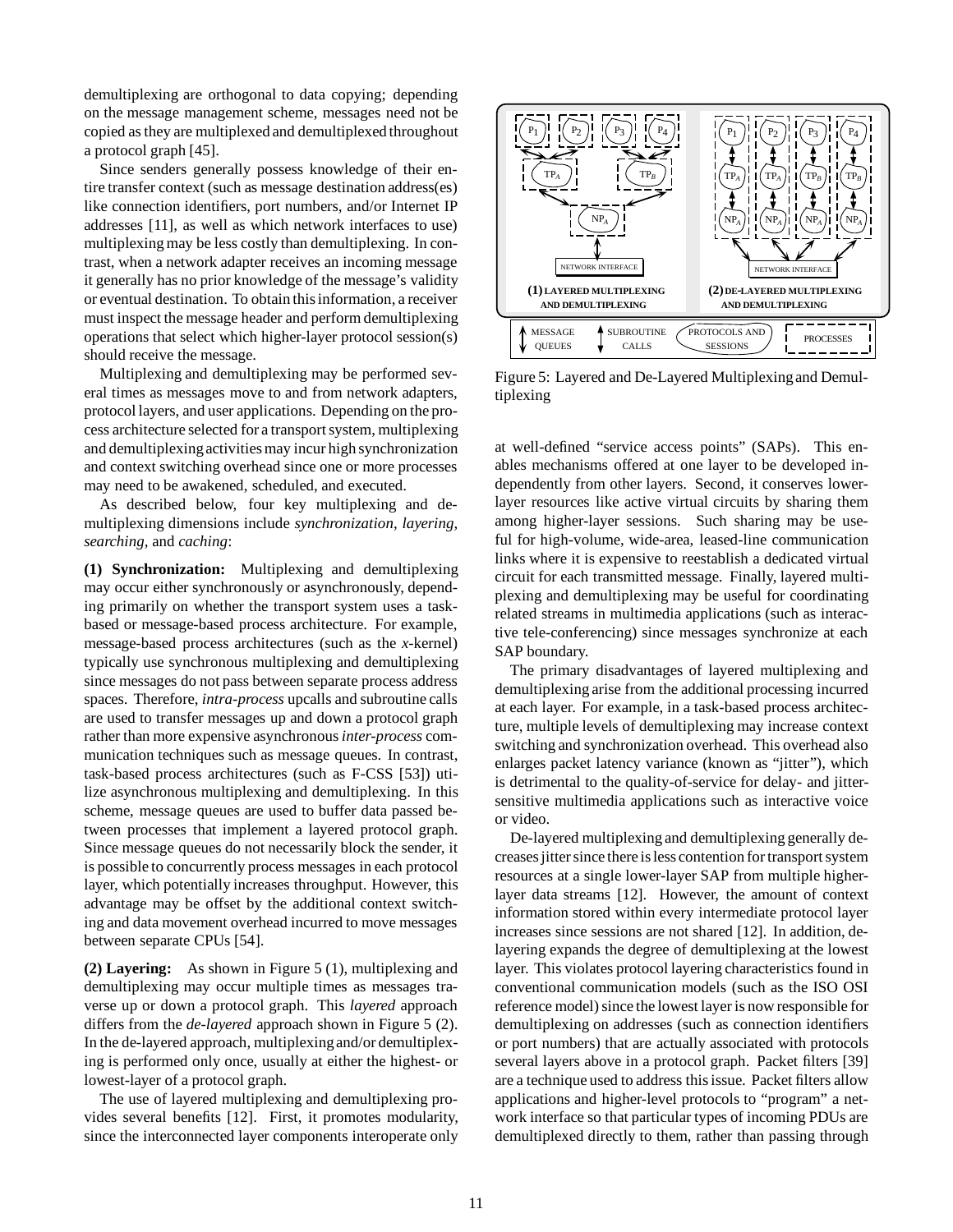a series of intervening protocol layers first.

Note that the use of de-layered multiplexing and demultiplexing interacts with the choice of process architecture. For example, Connectional Parallelism is enhanced by protocols that demultiplex early in their protocol stack since it is difficult to maintain a strict process-per-connection association across demultiplexing boundaries [26].

**(3) Searching:** Some type of search algorithm is required to implement multiplexing and demultiplexing schemes. Several common search algorithms include *direct indexing*, *sequential search*, and *hashing*. Each algorithm uses an *external identifier* search key (such as a network address, port number, or type-of-service field) to locate an *internal identifier* (such as a pointer to a protocol control block or a network interface) that specifies the appropriate session context record.

Transport protocols such as TP4 and VMTP pre-compute *connection identifiers* during connection establishment to simplify subsequent demultiplexing operations. If these identifiers have a small range of values, a demultiplexing operation may simply index directly into an array-based search structure to locate the associated session context record. Alternatively, a sequential search may be used if a protocol does not support connection identifiers, or if the range of identifier values is large and sparse. For example, BSD UNIX demultiplexes TCP and UDP associations by performing a sequential search on external identifiers represented by a <sup>&</sup>lt;*source addr, source port, destination port*<sup>&</sup>gt; tuple. Although sequential search is simple to implement, it does not scale up well if the transport system has hundreds or thousands of external identifiers representing active connections. In this case, a more efficient search algorithm (such as bucket-chained hashing) may be required.

**(4) Caching:** Several additional optimizationsmay be used to augment the search algorithms discussed above. These optimizations include (1) single- or multiple-item caches and (2) list reorganization heuristics that move recently accessed control blocks to the front of the search list or hash bucketchain. A single-item cache is relatively efficient if the arrival and departure of application data exhibit "message-train" behavior. A message-train is a sequence of back-to-back messages that are all destined for the same higher-level session. However, single-item caching is insufficient if application traffic behavior is less uniform [55]. When calculating how well a particular caching scheme affects the cost of demultiplexing it is important to consider (1) the *miss ratio*, which represents how many times the desired external identifier is *not* in the cache and (2) the number of list entries that must be examined when a cache miss occurs. In general, the longer the search list, the higher the cost of a cache miss.

The choice of search algorithm and caching optimization impacts overall transport system and protocol performance significantly. When combined with caching, hashing produces a measurable improvement for searching large lists of control blocks that correspond to active network connections [2].

#### **3.2.3 The Layer-to-Layer Flow Control Dimension**

Layer-to-layer flow control regulates the rate of speed and amount of data that is processed at various levels in a transport system. For example, flow control is performed at the application interface by suspending user processes that attempt to send and/or receive more data than end-to-end session buffers are capable of handling. Likewise, within the protocol family architecture level, layer-to-layer flow control prevents higher-layer protocol components from flooding lower-layers with more messages than they are equipped to process and/or buffer.

Layer-to-layer flow control has a significant impact on protocol performance. For instance, empirical studies [1] demonstrate the importance of matching buffer sizes and flow control strategies at each layer in the protocol family architecture. Inefficiencies may result if buffer sizes are not matched appropriately in adjacent layers, thereby causing excessive segmentation/reassembly and additional transmission delays.

Two general mechanisms for controlling the layer-to-layer flow of messages include the *per-queue* flow control and *per-process* flow control schemes outlined below:

 **Per-Queue Flow Control:** Flow control may be implemented by enforcing a limit on the number of messages or total number of bytes that are queued between sessions in adjacent protocol layers. For example, a task-based process architecture may limit the size of the message queues that store information passed between adjacent sessions and/or user processes. This approach has the advantage that it enables control of resource utilization at a fairly fine-grain level (such as per-connection).

 **Per-Process Flow Control:** Flow control may also be performed in a more coarse-grained manner at the perprocess level. This approach is typically used by messagebased process architectures. For example, in the *x*-kernel, an incoming message is discarded at a network interface if a light-weight process is not available to shepard an incoming message up through a protocol graph. The advantage of this approach is that it reduces queueing complexity at higherlayers. However, it may unfairly penalize connections that are not responsible for causing message congestion on an end system.

# **4 Survey of Existing OS Transport System Architectures**

A number of framework have emerged to simplify the development and configuration of transport systems by interconnecting session and protocol family architecture components. In general, these frameworks encourage the development of standard communication-related components (such as message managers, timer-based event dispatchers, demultiplexors [45], and assorted protocol functions [13]) by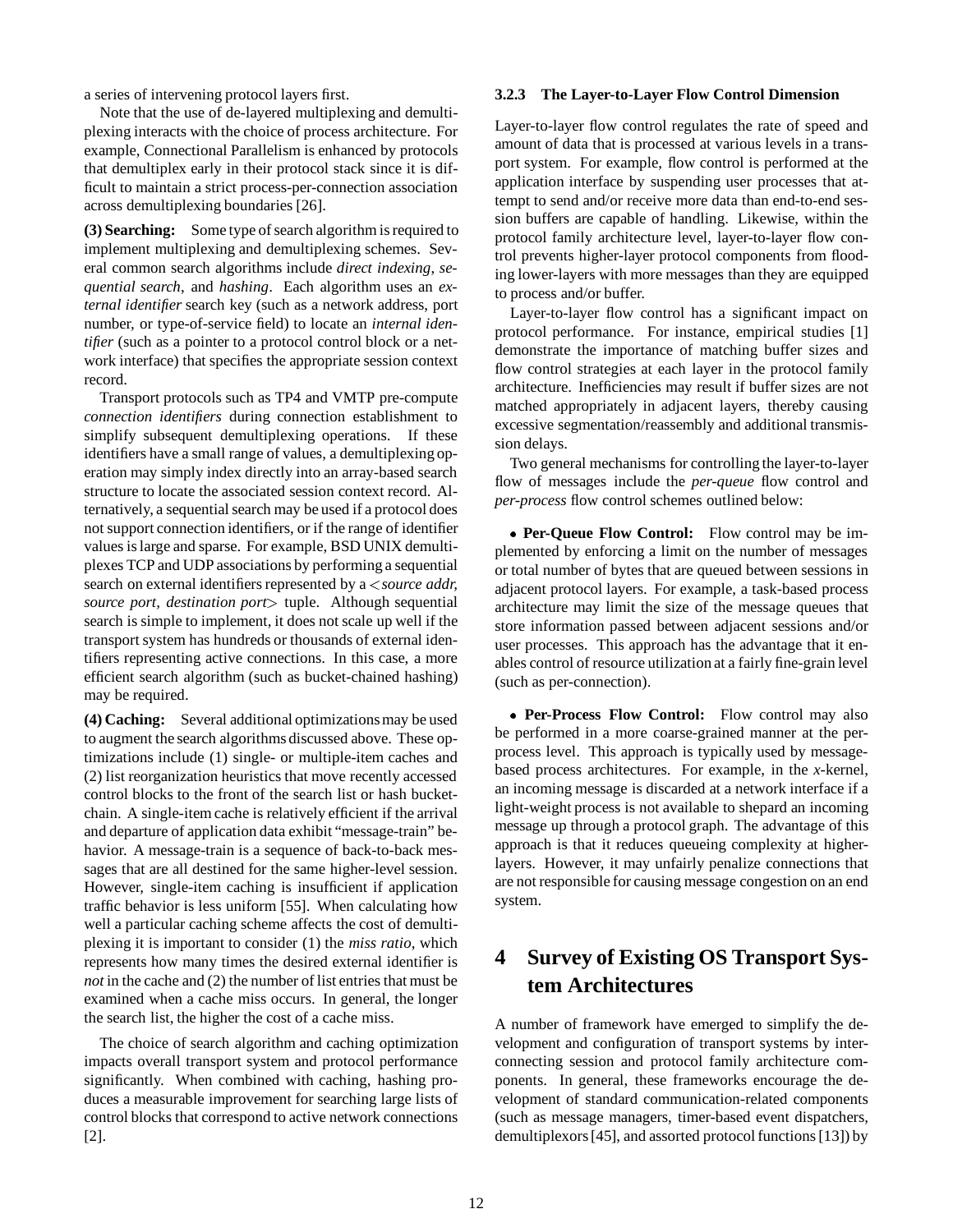decoupling protocol processing functionality from the surrounding framework infrastructure. This section surveys the transport system architectures for the System V UNIX, BSD UNIX, *x*-kernel, and Choices operating systems. Unless otherwise noted, the systems described include System V Release 4, BSD 4.3 Tahoe, *x*-kernel 3.2, and Choices 6.16.91. Section 4.1 gives a brief summary of each system. Section 4.2 compares and contrasts each system using the taxonomy dimensions listed in Table 1.

## **4.1 System Overviews**

This section outlines the primary software components and process architectures for each surveyed transport system in order to highlight the design decisions made by actual systems. In addition, a transport system *profile* corresponding to the taxonomy depicted in Table 1 is presented along with each overview (note that ND stands for "not defined").

#### **4.1.1 System V STREAMS**

The System V STREAMS architecture emphasizes modular components that possess uniform interfaces. It was initially developed for terminal drivers and was later extended to support network protocols and local IPC via *multiplexor drivers* and STREAM *pipes*, respectively [56]. The Table 2 illustrates the transport system profile for System V STREAMS. In the discussion below, the uppercase term "STREAMS" refers to the overall System V transport system mechanism, whereas the term "Stream" refers to a full-duplex protocol processing and data transfer path between a user application and a device driver.

As shown in Figure 6, the main components in the System V STREAMS architecture include STREAM *heads*, STREAM *modules*, STREAM *multiplexors*, and STREAM *drivers*. A STREAM head segments the user data into discrete messages. These messages are passed "downstream" from the STREAM head though zero or more STREAM modules and multiplexors to the STREAM driver, where they are transmitted by a network adapter to the appropriate network. Likewise, the driver also receives incoming messages from the network. These messages are passed "upstream" through the modules to the STREAM head, where a user process may retrieve them. STREAM modules and multiplexors may be inserted and/or removed dynamically between the head and the driver. Each module or multiplexor implements protocol processing mechanisms like encryption, compression, reliable message delivery, and routing. The following paragraphs describe each STREAMS component:

 **STREAM Heads:** STREAM heads are situated on "top" of a Stream, directly "below" the user process (as shown in Figure 6). STREAM heads provide a queueing point for exchanging data and control information between an application (running as a user process) and a Stream (running in the kernel). Each STREAM component is linked together with its adjacent components via a pair of queues: one for reading and the other for writing. These queues hold lists of

![](_page_12_Figure_7.jpeg)

Figure 6: System V STREAMS Architecture

messages sorted by up to 256 different priority levels. Since the System V application interface does not use virtual memory remapping techniques, the STREAM head also performs memory-to-memory copying to transfer data between a user process and the kernel.

 **STREAM Modules:** Each STREAM module performs its protocol processing operations on the data it receives before forwarding the data to the next module. In this way, STREAM modules are analogous to "filter" programs in a UNIX shell pipeline. Unlike a UNIX pipeline, however, data is passed as discrete messages between modules, rather than as a byte-stream. Applications may "push" and/or "pop" STREAM modules on or off a Stream dynamically in "lastin, first-out" (LIFO) order. Each read and write queue in a module contains pointers to subroutines that (1) implement the module's protocol processing operations and (2) regulate layer-to-layer message flow between modules.

Two subroutines associated with each queue are called put and service. The put subroutine typically performs synchronous message processing when invoked by an adjacent queue (*e.g.,* when a user process sends a message downstream or a message arrives on a network interface). It performs protocol processing operations that must be invoked immediately (such as handling high-priority TCP "urgent data" messages).

The service subroutine, on the other hand, is used for protocol operations that either do not execute in a short, fixed amount of time (*e.g.,* performing a three-way handshake to establish an end-to-end network connection) or that will block indefinitely (*e.g.,* due to layer-to-layer flow control). The service subroutines in adjacent modules generally interact in a coroutine-like manner. For example, when a queue's service subroutine is run, it performs protocol processing operations on all the messages waiting in the queue. When the service subroutine completes, the messages it processed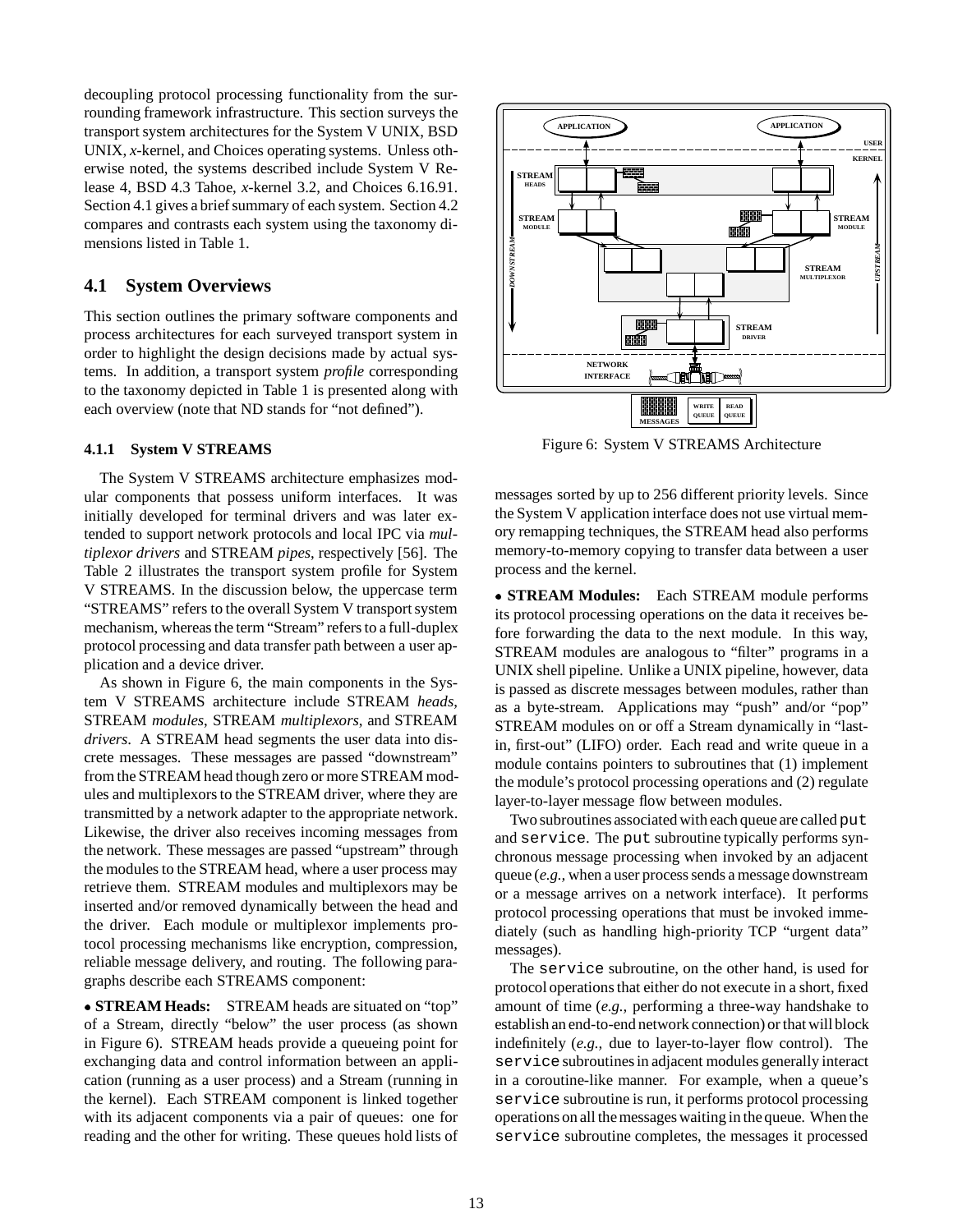| <b>Process Architecture</b> | $(1)$ coroutines, $(2)$ task-based (process-per-module) |
|-----------------------------|---------------------------------------------------------|
| <b>VM</b> Remapping         | none                                                    |
| Event Management            | $(1)$ absolute, $(2)$ heap                              |
| Message Buffering           | $(1)$ uniform, $(2)$ list-based                         |
| Muxing/Demuxing             | $(1)$ asynchronous, $(2)$ layered, $(3)$ ND, $(4)$ ND   |
| <b>Flow Control</b>         | per-queue                                               |

|  | Table 2: STREAMS Profile |  |
|--|--------------------------|--|
|--|--------------------------|--|

will have been passed to the appropriate adjacent STREAM module in the Stream. Next, the service routine for any STREAM modules that now have new messages in their queue(s) is scheduled to run.

 **STREAM Multiplexors:** STREAM multiplexors may be linked between a STREAM head and a STREAM driver, similar to STREAM modules. Unlike a STREAM module, however, a multiplexor driver is linked with *multiple*Streams residing directly "above" or "below" it. Multiplexors are used to implement network protocols such as TCP and IP that receive data from multiple sources (*e.g.,* different user processes) and send data to multiple sources (*e.g.,* different network interfaces).

 **STREAM Drivers:** STREAM drivers are connected at the "bottom" of a Stream. They typically manage hardware devices, performing activities such as handling network adapter interrupts and converting incoming packets into messages suitable for upstream modules and multiplexors.

 **Messages:** Data is passed between STREAMS components in discrete chunks via an abstraction called a *message*. Messages consist of a *control* block and one or more *data* blocks. The control block typically contains bookkeeping information such as destination addresses and length fields). The data blocks generally contain the actual message contents, *i.e.,* its "payload."

To minimize memory-to-memory copying costs, pointers to message blocks are passed upstream and downstream. A message is represented as a <sup>&</sup>lt;*message control block, data control block, variable length data buffer*<sup>&</sup>gt; tuple. This tuple minimizes memory-to-memory copying costs by sharing a common <sup>&</sup>lt;*data buffer*<sup>&</sup>gt; among several <sup>&</sup>lt;*message control block, data control block*<sup>&</sup>gt; portions.

The traditional System V STREAMS transport system supports a variant of the task-based process architecture known as "process-per-module" that associates a "logical" process with a STREAM module's service subroutine. This process-per-module approach is implemented by scheduling and executing the service subroutines associated with the read and write queues in a STREAM module. Originally, the service procedures were run only at certain times (such as just before returning from a system call and just before a user process was put to sleep). Unfortunately, this design made it difficult to support applications with isochronous or constrained latency requirements since STREAM modules were not scheduled to run with any precise real-time guarantees. In addition, these subroutines execute outside the

context of any kernel or user process, thereby avoiding the standard UNIX kernel process scheduling mechanism. This design represents an effort to (1) minimize the kernel state information required for process management and (2) reduce context switching overhead when moving messages between module queues.

An increasing number of STREAMS implementations [28, 38, 25, 30] utilize shared memory, symmetric multiprocessing capabilities within a multi-threaded kernel address space. These implementations supports various levels of STREAMS concurrency. These concurrency levels range from relatively fine-grain parallelism (such as *queuelevel* with one light-weight process (LWP) for the STREAM module read queue and one LWP for the STREAM module write queue and *queue-pair-level* with one LWP shared by a STREAM module queue pair) to more coarse-grained approaches (such as *module-level* with one LWP shared across all instances of a STREAM module and *module-class-level* with one LWP shared across a particular class of STREAM modules).

#### **4.1.2 BSD UNIX Network Subsystem**

BSD UNIX provides a transport system framework that supports multiple protocol families such as the Internet, XNS, and OSI protocols [8]. BSD provides a generalpurpose application interface called *sockets*. Sockets allow bi-directional communication of arbitrary amounts of data between unrelated processes on local and remote hosts. Table 3 illustrates the transport system profile for BSD UNIX.

The concept of a *communication domain* is central to BSD's multiple protocol family design. A domain specifies both a protocol family and an address family. Each protocol family implements a set of protocols corresponding to standard socket types in the domain (*e.g.,* SOCK STREAM for reliable byte-stream communication and SOCK DGRAM for unreliable datagram communication). An address family defines an address format (*e.g.,* the address size in bytes, number and type of fields, and order of fields) and a set of kernel-resident subroutines that interpret the address format (*e.g.,* to determine which subnet an IP message is intended for). The standard BSD release supports address families for the Internet domain, XEROX NS domain, OSI domain, and UNIX domain (which only exchanges information between sockets in processes on a local host).

There are three main layers in the BSD transport system design: the *socket layer*, *protocol layer*, and *network in-*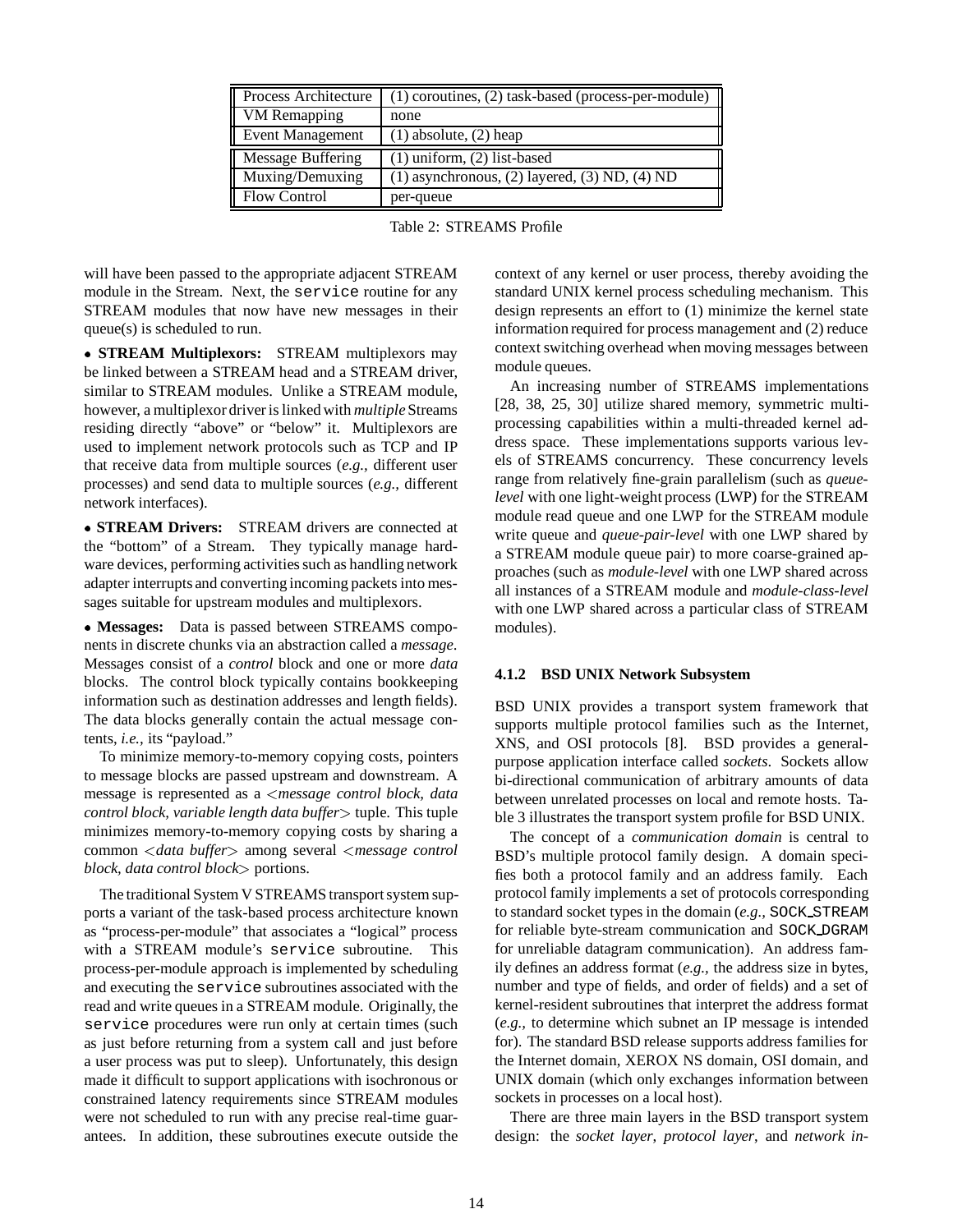| Process Architecture | $\overline{(1)}$ single-threaded, (2) hybrid message-based           |
|----------------------|----------------------------------------------------------------------|
| VM Remapping         | incoming                                                             |
| Event Management     | $(1)$ relative, $(2)$ linked list                                    |
| Message Buffering    | $(1)$ non-uniform, $(2)$ list-based                                  |
| Muxing/Demuxing      | (1) hybrid, (2) layered, (3) sequential, (4) single-item $\parallel$ |
| <b>Flow Control</b>  | ND                                                                   |

| Table 3: BSD UNIX Profile |
|---------------------------|
|                           |

*terface layer*. Data are exchanged between these layers in discrete chunks called *mbufs*. Socket layer mechanisms are similar to System V STREAM heads. One difference is that a STREAM head supports up to 256 levels of message priority, whereas sockets only provide 2 levels ("in-band" and "out-of-band"). The protocol layer coordinates algorithms and data structures that implement the various BSD protocol families. The network interface layer provides a software veneer for accessing the underlying network adapter hardware. The following paragraphs describe the major BSD protocol layer components in detail:

 **The Socket Layer:** A socket is a *typed* object that represents a bi-directional end-point of communication. Sockets provide a queueing point for data that is transmitted and received between user applications running as user processes and the protocol layers running in the OS kernel. Open sockets are identified via *socket descriptors*. These descriptors index into a kernel table containing socket-related information such as send and receive buffer queues, the socket type, and pointers to the associated protocol layer. When a socket is created, a new table slot is initialized based on the specified "socket type" (*e.g.,* SOCK STREAM or SOCK DGRAM). Socket descriptors share the same name space as UNIX file descriptors. This allows many UNIX applications to communicate transparently using different kinds of devices such as remote network connections, files, terminals, printers, and tape drives.

 **The Protocol Layer:** BSD's protocol layer contains multiple components organized using a dispatch table format. Unlike STREAMS, the BSD network architecture does not allow arbitrary configuration of protocol components at runtime. Instead, protocol families are created by associating certain components with one another when a kernel image is statically linked.

In the Internet protocol family, the TCP component is linked above the IP component. Each protocol component stores session context information in *control blocks* that represent open end-to-end network sessions. Internet domain control blocks include the inpcb (which stores the source and destination host addresses and port numbers) and the tcpcb (which stores the TCP state machine variables such as sequence numbers, retransmission timer values, and statistics for network management). Each inpcb also contains links to sibling inpcbs (which store information on other active network sessions in the protocol layer), back-pointers

to the socket data structure associated with the protocol session, and other relevant information such as routing-table entries or network interface addresses.

 **The Network Interface Layer:** Messages arriving on network interfaces are handled by a software interrupt-based mechanism, as opposed to dedicating a separate kernel "process" to perform network I/O. Interrupts are used for two primary reasons: (1) they reduce the context switching overhead that would result from using separate processes and (2) the BSD kernel is not multi-threaded. There are two levels of interrupts: SPLNET and SPLIMP. SPLNET has higher priority and is generated when a network adapter signals that a message has arrived on an interface. However, since hardware interrupts cannot be masked for very long without causing other OS devices to timeout and fail, a lower priority software interrupt level named SPLIMP actually invokes the higher-layer protocol processing.

For example, when an SPLNET hardware interrupt occurs, the incoming message is placed in the appropriate network interface protocol queue (*e.g.,* the queue associated with the IP protocol). Next, an SPLIMP software interrupt is posted, informing the kernel that higher-layer protocols should be run when the interrupt priority level falls below SPLIMP. When the SPLIMP interrupt handler is run, the message is removed from the queue and processed to completion by higher-layer protocols. If a message is not discarded by a protocol (*e.g.,* due to a checksum error) it typically ends up in a socket receive queue, where a user process may retrieve it.

 **Mbufs:** BSD UNIX uses the mbuf data structure to manage messages as they flow between levels in the network subsystem. An mbuf's representation and its associated operations are similar to the System V STREAMS message abstraction. Mbuf operations include subroutines for allocating and freeing mbufs and lists of mbufs, as well as for adding and deleting data to an mbuf list. These subroutines are designed to minimize memory-to-memory coping. Mbufs store lists of incoming messages and outgoing protocol segments, as well as other dynamically allocated objects like the socket data structure. There are two primary types of mbufs: *small mbufs*, which contain 128 bytes (112 bytes of which are used to hold actual data), and *cluster mbufs*, which use 1 kbyte pages to minimize fragmentation and reduce copying costs via reference counting.

BSD uses a single-threaded, hybrid message-based process architecture residing entirely in the kernel. User processes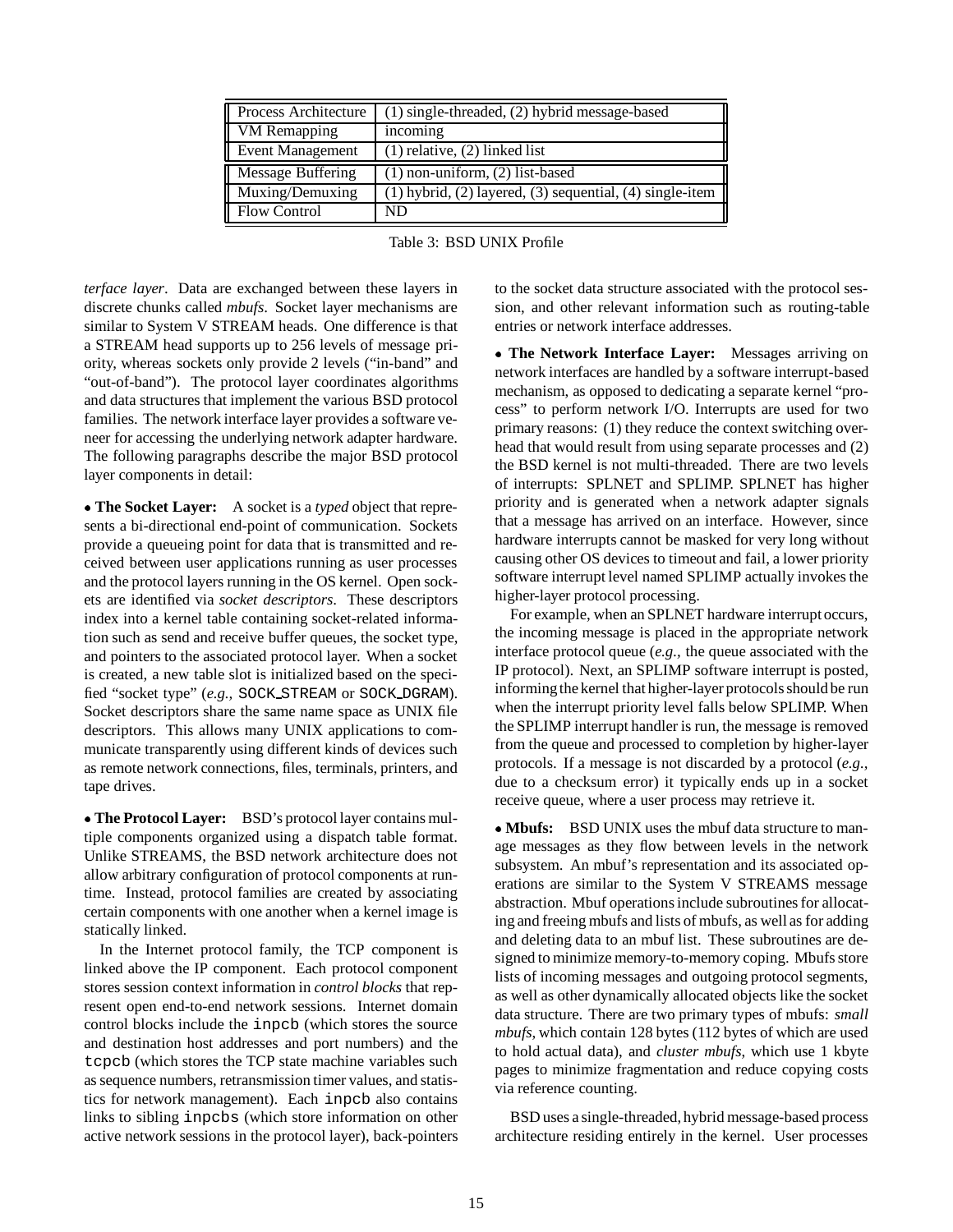enter the kernel when they invoke a socket-related system call. Due to flow control, multiple user processes that are sending data to "lower" protocol layers residing in the kernel may be blocked simultaneously at the socket layer. Blocked processes are suspended from sending messages down to the network interface layer until flow control conditions abate. In contrast, since the BSD kernel is single-threaded, only one thread of control executes to process incoming messages up through the higher protocol layers.

### **4.1.3 x-kernel**

The *x*-kernel is a modular, extensible transport system kernel architecture designed to support prototyping and experimentation with alternative protocol and session architectures [2]. It was developed to demonstrate that layering and modularity are not inherently detrimental to network protocol performance [2]. The *x*-kernel supports protocol graphs that implement a wide range of standard and experimental protocol families, including TCP/IP, Sun RPC, Sprite RCP, VMTP, NFS, and Psync [57]. Unlike BSD UNIX, whose protocol family architecture is characterized by a static, relatively monolithic protocol graph, the *x*-kernel supports dynamic, highly-layered protocol graphs. Table 4 illustrates the transport system profile for the *x*-kernel.

The *x*-kernel's protocol family architecture provides highly uniform interfaces to its mechanisms, which manage three communication abstractions that comprise protocol graphs [2]: *protocol objects*, *session objects*, and *message objects*. These abstractions are supported by other reusable software components that include a *message manager*(an abstract data type that encapsulates messages exchanged between session and protocol objects), a *map manager* (used for demultiplexing incoming messages between adjacent protocols and sessions), and an *event manager* (based upon *timing wheels* [48] and used for timer-driven activities like TCP's adaptive retransmission algorithm). In addition, the *x*-kernel provides a standard library of *micro-protocols*. These are reusable, modular software components that implement mechanisms common to many protocols (such as include sliding window transmission and adaptive retransmission schemes, requestresponse RPC mechanisms, and a "blast" protocol that uses selective retransmission to reduce channel utilization [10]). The following paragraphs describe the *x*-kernel's primary software components:

 **Protocol Objects:** Protocol objects are software abstractions that represent network protocols in the *x*-kernel. Protocol objects belong to one of two "realms," either the *asynchronous*realm (*e.g.,* TCP, IP, UDP) or the *synchronous*realm (*e.g.,* RPC). The *x*-kernel implements a protocol graph by combining one or more protocol objects. A protocol object contains a standard set of subroutines that provide uniform interfaces for two major services: (1) creating and destroying session objects (which maintain a network connection's context information) and (2) demultiplexing message objects up to the appropriate higher-layer session objects. The *x*-

kernel uses its map manager abstraction to implement efficient demultiplexing. The map manager associates external identifiers (*e.g.,* TCP port numbers or IP addresses) with internal data structures (*e.g.,* session control blocks). It is implemented as a chained-hashing scheme with a single-item cache.

 **Session Objects:** A session object maintains context information associated with a local end-point of a connection. For example, a session object stores the context information for an active TCP state machine. Protocol objects create and destroy session objects dynamically. When an application opens multiple connections, one or more session objects will be created within the appropriate protocol objects in a protocol graph. The *x*-kernel supports operations on session objects that involve "layer-to-layer" activities such as exchanging messages between higher-level and lower-level sessions. However, the *x*-kernel's protocol family architecture framework does not provide standard mechanisms for "end-to-end" session architecture activities such as connection management, error detection, or end-to-end flow control. A related project, Avoca, builds upon the basic *x*-kernel facilities to provide these end-to-end session services [10].

 **Message Objects:** Message objects encapsulate control and user data information that flows "upwards" or "downwards" through a graph of session and protocol objects. In order to decrease memory-to-memory copying and to implement message operations efficiently, message objects are implemented using a "directed-acyclic-graph" (DAG) based data structure. This DAG-based scheme uses "lazyevaluation" to avoid unnecessary data copying when passing messages between protocol layers [45]. It also stores message headers in a separate "header stack" and uses pointer arithmetic on this stack to reduce the cost of prepending or stripping message headers.

The *x*-kernel employs a "process-per-message" messagebased process architecture that resides in either the OS kernel or in user-space. The kernel implementation maintains a pool of light-weight processes (LWPs). When a message arrives at a network interface, a separate LWP is dispatched from the pool to shepard the message upwards through the graph of protocol and session objects. In general, only one context switch is required to shepard a message through the protocol graph, regardless of the number of intervening protocol layers. The *x*-kernel also supports other context switch optimizations that (1) allow user processes to transform into kernel processes via system calls when sending message and (2) allow kernel processes to transform into user processes via upcalls when receiving messages [58].

#### **4.1.4 The Conduit Framework**

The Conduit provides the protocol family architecture, session architecture, and application interface for the Choices operating system [59]. Choices was developed to investigate the suitability of object-oriented techniques for designing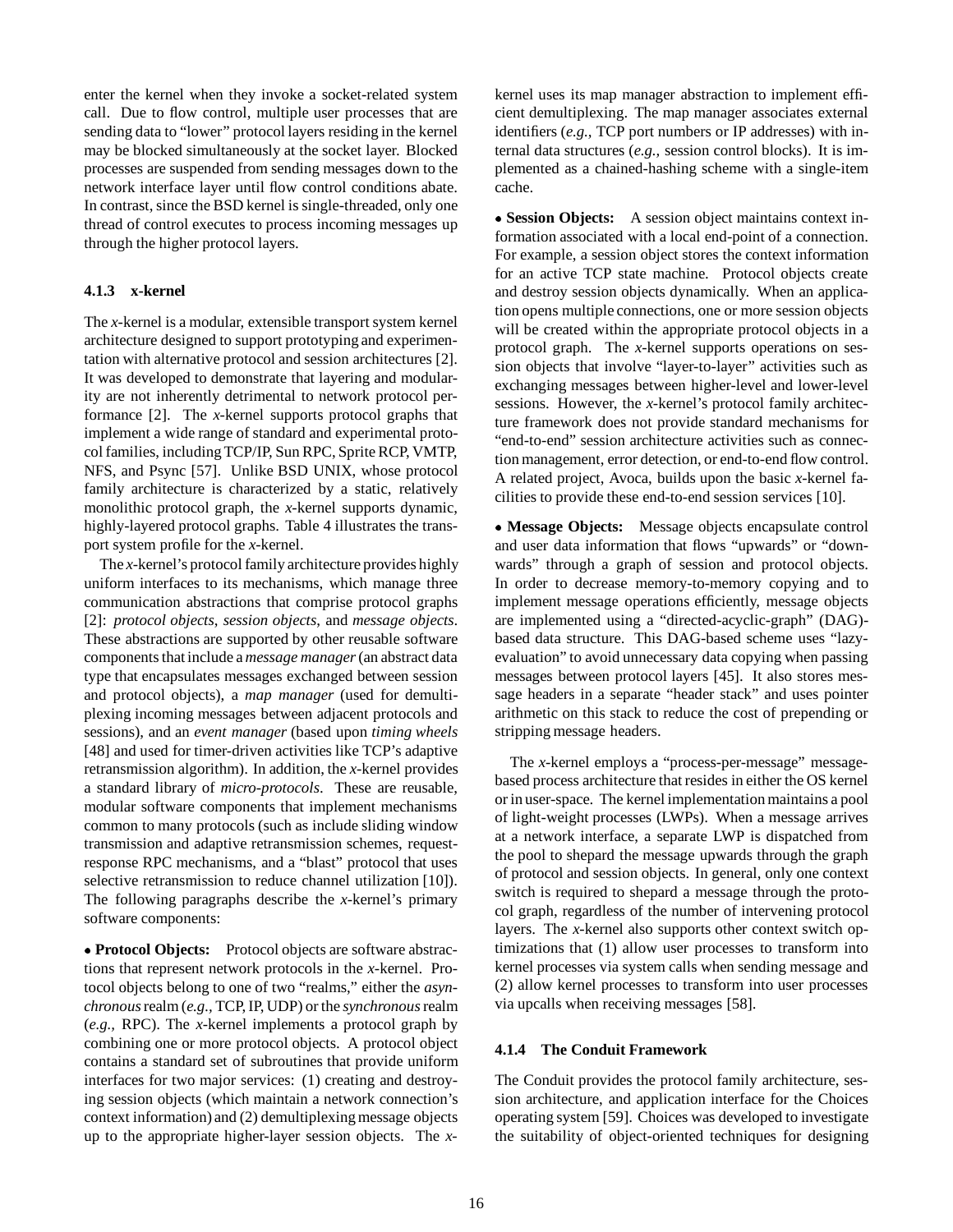| Process Architecture     | $(1)$ LWP, $(2)$ message-based                                         |
|--------------------------|------------------------------------------------------------------------|
| VM Remapping             | incoming/outgoing                                                      |
| <b>Event Management</b>  | $(1)$ relative, $(2)$ linked list                                      |
| <b>Message Buffering</b> | $(1)$ uniform, $(2)$ DAG-based                                         |
| Muxing/Demuxing          | (1) synchronous, (2) layered, (3) hashing, (4) single-item $\parallel$ |
| <b>Flow Control</b>      | per-process                                                            |

Table 4: *x*-kernel Profile

and implementing OS kernel and networking mechanisms.<sup>5</sup> For example, the design of ZOOT (the Choices TCP/IP implementation) uses object-oriented language constructs and design methods such as inheritance, dynamic binding, and delegation [60] to implement the TCP state machine in a highly modular fashion. Together, Choices and the Conduit provide a general-purpose transport system. Table 5 illustrates the transport system profile for the Choices Conduit. In the discussion below, the term "Conduit" refers to the overall transport system, whereas a "Conduit" corresponds to an abstract data type used to construct and coordinate various network protocols.

There are three major components in the Conduit: Conduits, Conduit Messages, and Conduit Addresses. A Conduit is a bi-directional communication abstraction, similar to a System V STREAM module. It exports operations that allow Conduits (1) to link together and (2) to exchange messages with adjacently linked Conduits. Conduit Messages are typed objects exchanged between adjacent Conduits in a protocol graph. Conduit Addresses are utilized by Conduits to determine where to deliver Conduit Messages. All three components are described in the following paragraphs:

**The Conduit Base Class and Subclasses:** A Conduit provides the basis for implementing many types of network protocols including connectionless (*e.g.,* Ethernet, IP, ICMP, and UDP), connection-oriented (*e.g.,* TCP and TP4), and request-response (*e.g.,* RPC and NFS) protocols. It is represented as a C++ base class that provides two types of operations that are inherited and/or redefined by derived subclasses. One type of operation composes protocol graphs by connecting and disconnecting Conduits instances. The other type of operation inserts messages into the "top" and/or "bottom" of a Conduit. Each Conduit has two ends for processing data and control messages: the top end corresponds to messages flowing *down* from an application; the bottom end corresponds to messages flowing *up* from a network interface.

The Conduit uses C++ mechanisms such as inheritance and dynamic binding to express the commonality between the Conduit base class and its various subclasses. These subclasses represent *specializations* of abstract network protocol classes that provide *Virtual Circuit* and *Datagram* services. For instance, the Virtual Circuit Conduit

and Datagram Conduit are standard Conduit subclasses. Both subclasses export the "connect, disconnect, and message insertion" mechanisms inherited from the Conduit base class. In addition, they also extend the base class interface by supplying operations that implement their particular mechanisms. For example, a Virtual Circuit Conduit provides an interface for managing end-to-end "sliding window" flow control. It also specifies other properities associated with virtual circuit protocols such as reliable, in-order, unduplicated data delivery. These two subclasses are themselves used as base classes for further specializations such as the TCP Conduit and Ethernet Conduit subclasses, respectively.

 **Conduit Messages:** All messages that flow between Conduits have a particular type. This type indicates the contents of a message (*e.g.,* its header and data format) and specifies the operations that may be performed on the message. Messages are derived from a C++ base class that provides the foundation for subsequent inherited subclasses. Different message subclasses are associated with the different Conduit subclasses that represent different network protocols. For example, the IP Message and TCP Message subclasses correspond to the IP Conduits and TCP Conduits, respectively. Conduit Message subclasses may also encapsulate other messages. For instance, an IP message may contain a TCP, UDP, or ICMP message in its data portion.

 **Conduit Addresses:** Conduit Addresses indicate where to deliver Conduit Messages. The three main types of Conduit Addresses are *explicit*, *implicit*, and *embedded*. Explicit addresses identify entities that have a "well-known" format (such as IP addresses). Implicit addresses, on the other hand, are "keys" that identify particular session control blocks associated with active network connections. For example, a socket descriptor in BSD UNIX is an implicit address that references a session control block. Finally, an embedded address is an explicit address that forms part of a message header. For example, the fixed-length, 14 byte Ethernet headers are represented as embedded addresses since passing a separate explicit address object is neither time nor space efficient.

The Conduit is implemented in user-space and the relationship of processes to Conduits and Conduit Messages is a hybrid between message-based and task-based process architectures. Messages are escorted through the Conduit

 $5$ Choices and the Conduit are written using C++. All the other surveyed systems are written in C.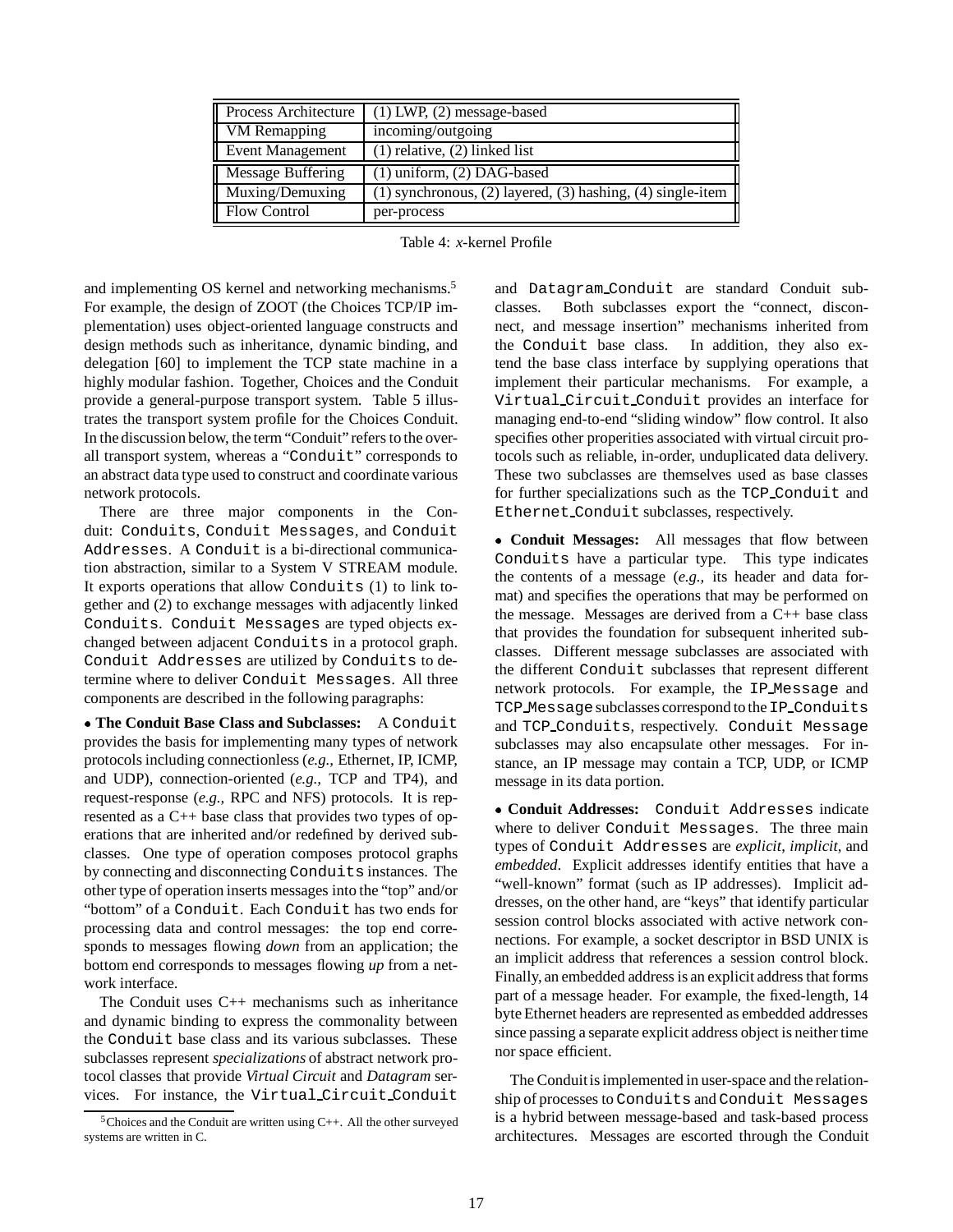| Process Architecture     | $(1)$ LWP, $(2)$ hybrid (process-per-buffer) |
|--------------------------|----------------------------------------------|
| VM Remapping             | none                                         |
| <b>Event Management</b>  | ND                                           |
| <b>Message Buffering</b> | $(1)$ uniform, $(2)$ list-based              |
| Muxing/Demuxing          | $(1)$ ND, $(2)$ layered, $(3)$ ND, $(4)$ ND  |
| <b>Flow Control</b>      | ND                                           |

Table 5: Conduit Profile

protocol graph via "walker-processes," which are similar to the *x*-kernel "process-per-message" mechanism. Depending on certain conditions, a walker process escorts outgoing messages most of the way up or down a protocol graph. However, when a message crosses an address space boundary or must be stored in a buffer due to flow control, it remains there until it is moved to an adjacent Conduit. This movement may result from either (1) a daemon process residing in the Conduit that buffered the message or (2) another process that knows how to retrieve the message from the flow control buffer. In general, the number of processes required to escort a message through the chain of Conduits corresponds to the number of flow control buffers between the application and network interface layer.

### **4.2 Transport System Comparisons**

This section compares and contrasts the four surveyed transport systems using the taxonomy dimensions and alternatives presented in Table 1. Section 4.2.1 focuses on the kernel architecture dimensions described in Section 3.1 and Section 4.2.2 focuses on the protocol family architecture dimensions described in Section 3.2.

#### **4.2.1 Comparison of Kernel Architecture Dimensions**

**The Process Architecture Dimension:** The surveyed transport systems exhibit a range of process architectures. The conventional System V STREAMS implementation uses a variant of the task-based process architecture known as a "process-per-module" approach. However, as described in Section 4.1.1, the standard System V STREAMS approach does not associate a heavy-weight OS process per module in an effort to reduce context switching overhead and minimize kernel state information required for process management.

The *x*-kernel and BSD UNIX utilize variants of a messagebased process architecture. The *x*-kernel supports highlylayered protocol graphs that use a "process-per-message" approach that is tuned to avoid excessive context switching and IPC overhead. BSD UNIX uses a message-based approach that behaves differently depending on whether messages are flowing "up" or "down" through a protocol graph. For example, BSD allows multiple processes into the kernel for outgoing messages, but permits only one process to handle incoming messages.

The Conduit uses a "process-per-buffer" approach, which

is a hybrid between "process-per-message" and "process-permodule." Each Conduit containing a flow control buffer may be associated with a separate light-weight process.

**The Virtual Memory Remapping Dimension:** Recent versions of *x*-kernel provide virtual memory remapping [45] for transferring messages between application process and the kernel. The Conduit, System V STREAMS and BSD UNIX, on the other hand, do not generally provide this support.

**The Event Management Dimension:** BSD UNIX stores pointers to subroutines in a *linked-list callout queue*. These preregistered subroutines are called when a timer expires. System V, on the other hand, maintains a *heap-based callout table*, rather than a sorted list or array. The heap-based implementation outperforms the linked-list approach under heavy loads [49]. The *x*-kernel uses *timing wheels* [48] instead of callout lists or heaps.

### **4.2.2 Comparison of Protocol Family Architecture Dimensions**

Compared with the other surveyed transport systems, the *x*-kernel is generally more comprehensive in supplying the interfaces and mechanisms for its protocol family architecture components. For example, it provides uniform interfaces for operations that manage the protocol, session, and message objects comprising its highly-layered protocol graphs. In addition, it also specifies mechanisms for event management and multiplexingand demultiplexingactivities. System V STREAMS specifies interfaces for the primary STREAM components, along with certain operations involving layerto-layer flow control. BSD UNIX and the Conduit, on the other hand, do not systematically specify the session, demultiplexing, and flow control mechanisms in their protocol family architecture.

**The Message Management Dimension:** Both System V STREAMS messages and BSD mbufs use a linear-list-based approach. In contrast, the *x*-kernel uses a DAG-based approach that separates messages into "header stacks" and "data graphs." The *x*-kernel uses this more complex DAG-based message manager to handle certain requirements of highlylayered protocol graphs (such as minimizing the amount of memory-to-memory copying between protocol layers).

**The Multiplexing and Demultiplexing Dimension:** The four surveyed transport systems possess a wide range of mul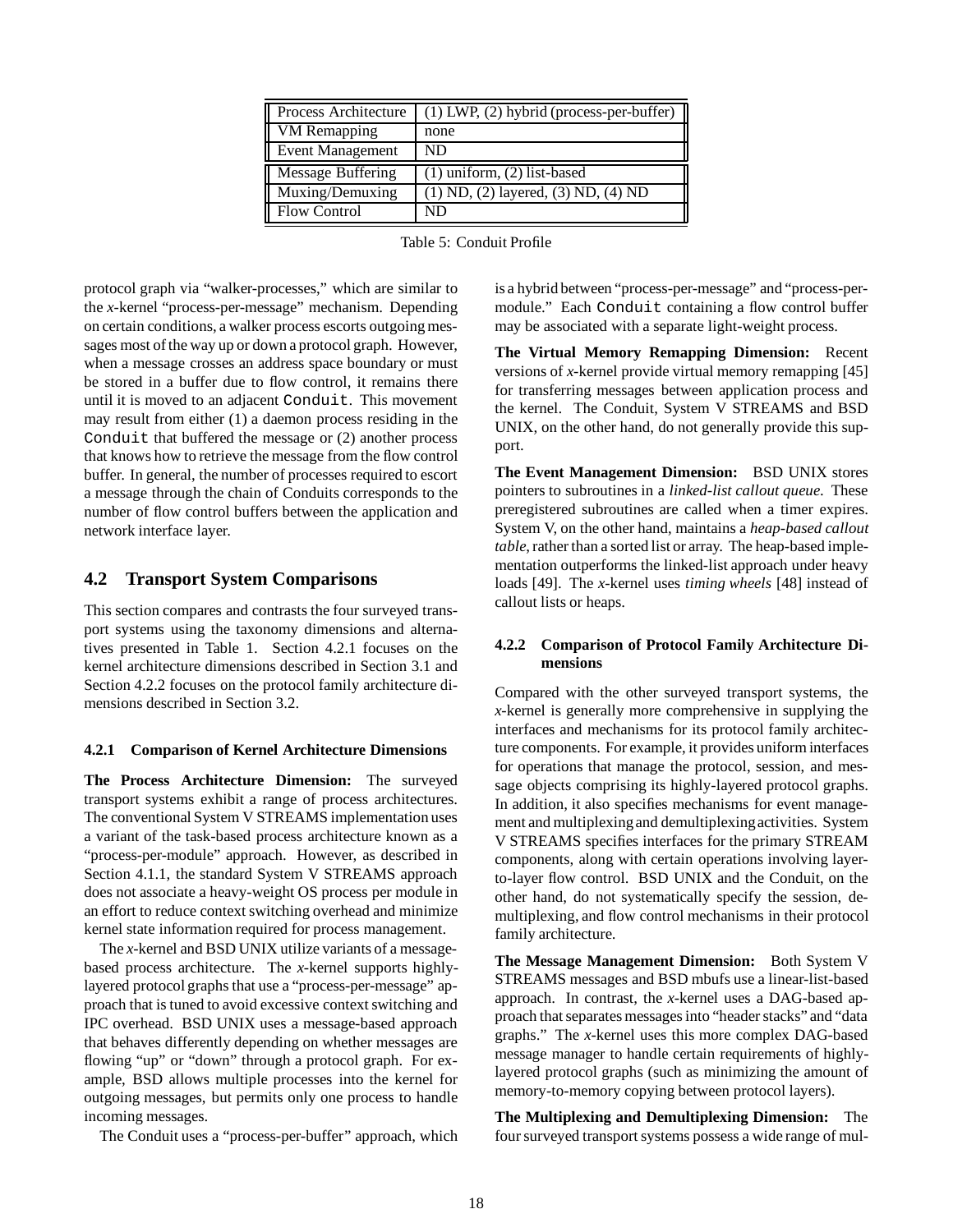tiplexing and demultiplexing strategies. The *x*-kernel provides the most systematic support for these operations. It provides a *map manager* that uses a hash table mechanism with a single-item cache. The other transport systems provide less systematic and non-uniform mechanisms.

In particular, System V STREAMS and the Conduit do not define a standard multiplexing and demultiplexing interface. Moreover, for outgoing messages, the Conduit involves an extra multiplexing operation compared to the *x*-kernel scheme. In the *x*-kernel, a single operation transfers outgoing messages from a higher-layer session object down to lower-layer session object. A Conduit, on the other hand, requires two operations to send a message: (1) it locates the appropriate session connection descriptor associated with the lower-level Conduit and (2) then passes the message down to that associated Conduit.

The BSD UNIX multiplexing and demultiplexing mechanisms differ depending on which protocol component and protocol family are involved. For instance, its IP implementation uses the 8-bit IP message type-of-service field to index into an array containing 256 entries that correspond to higher-layer protocol control structures. On the other hand, its TCP implementation uses sequential search with a oneitem cache to demultiplex incoming messages to the appropriate connection session. As described in Section 3.2.2, this implementation is inefficient when application data arrival patterns do not form message-trains [55].

**The Layer-to-Layer Flow Control Dimension:** With the exception of System V STREAMS, the surveyed transport systems do not provide uniform layer-to-layer flow control mechanisms. Each STREAM module contains high- and low-watermarks that manage flow control between adjacent modules. Downstream flow control operates from the "bottom up." If all STREAM modules on a Stream cooperate, it is possible to control the amount and the rate of messages by exerting "back-pressure" up a stack of STREAM modules to a user process. For example, if the network becomes too congested to accept new messages (or if messages are being sent by a process faster than they are transmitted), STREAM driver queues fill up first. If messages continue flowing from upstream modules, the first module above the driver that has a service subroutine will fill up next. This back-pressure potentially propagates all the way up to the STREAM head, which then blocks the user process.

In BSD UNIX, flow control occurs at several locations in the protocol family architecture. The socket level flow control mechanism uses the high- and low-watermarks stored in the socket data structure. If a process tries to send more data than is allowed by a socket's highwater mark, the BSD kernel puts the process to sleep. Unlike System V, however, BSD UNIX has no standard mechanism for applying backpressure between protocol components such as TCP and IP. At the network interface layer, queues are used to buffer messages between the network adapters and the lowest-level protocol (*e.g.,* IP, IDP, or CLNP). The queues have a maximum length that serves as a simple form of flow control. Subsequent incoming messages are dropped if these queues become full.

The *x*-kernel and the Conduit provide less systematic flow control support. The *x*-kernel uses a coarse-grained, perprocess flow control by discarding incoming messages if there are no light-weight processes available to shepard them up the protocol graph. The Conduit does not provide a standard mechanism to manage flow control between modules in a given stack of Conduits. Each Conduit passes a message up or down to its neighbor. If the neighbor is unable to accept the message, the operation either blocks or returns an error code (in which case the caller may either discard the message or retain it for subsequent retransmission). This approach allows each Conduit to determine whether it is a "message-discarding" entity or a "patiently-blocking" entity.

## **5 Summary**

This paper examines the major levels of abstraction in the transport system architecture. A taxonomy of six key transport system mechanisms is presented and used to compare different design alternatives found in four existing commercial and experimental operating systems. Our research group at University of California, Irvine is currently using this taxonomy to guide the development of a highly modular transport system development environment called called ADAP-TIVE [61].

ADAPTIVE is an integrated collection of communicationrelated  $C++$  components [62] that may be combined via inheritance, template instantiation, and object composition. These components help control for factors (such as concurrency control schemes, protocol functionality, and application traffic characteristics) that significantly affect transport system performance in a shared memory, symmetric multi-processor environment [54]. We are building ADAPTIVE to facilitate experimentation with various strategies for developing transport systems that operate efficiently across high-performance networks.

Based upon our experience with transport systems, combined with our survey of research literature and existing systems, we view the following as important open research issues pertinent to the development of transport system architectures:

- Which transport system levels (*e.g.,* application interface, session architecture, protocol family architecture, kernel architecture) incur the most communication performance overhead?
- Which choices from among the taxonomy dimensions and alternatives improve the overall communication performance? For example, which process architectures result in the highest performance? Likewise, what combinations of application requirements and network characteristics are most suitable for different transport system profiles?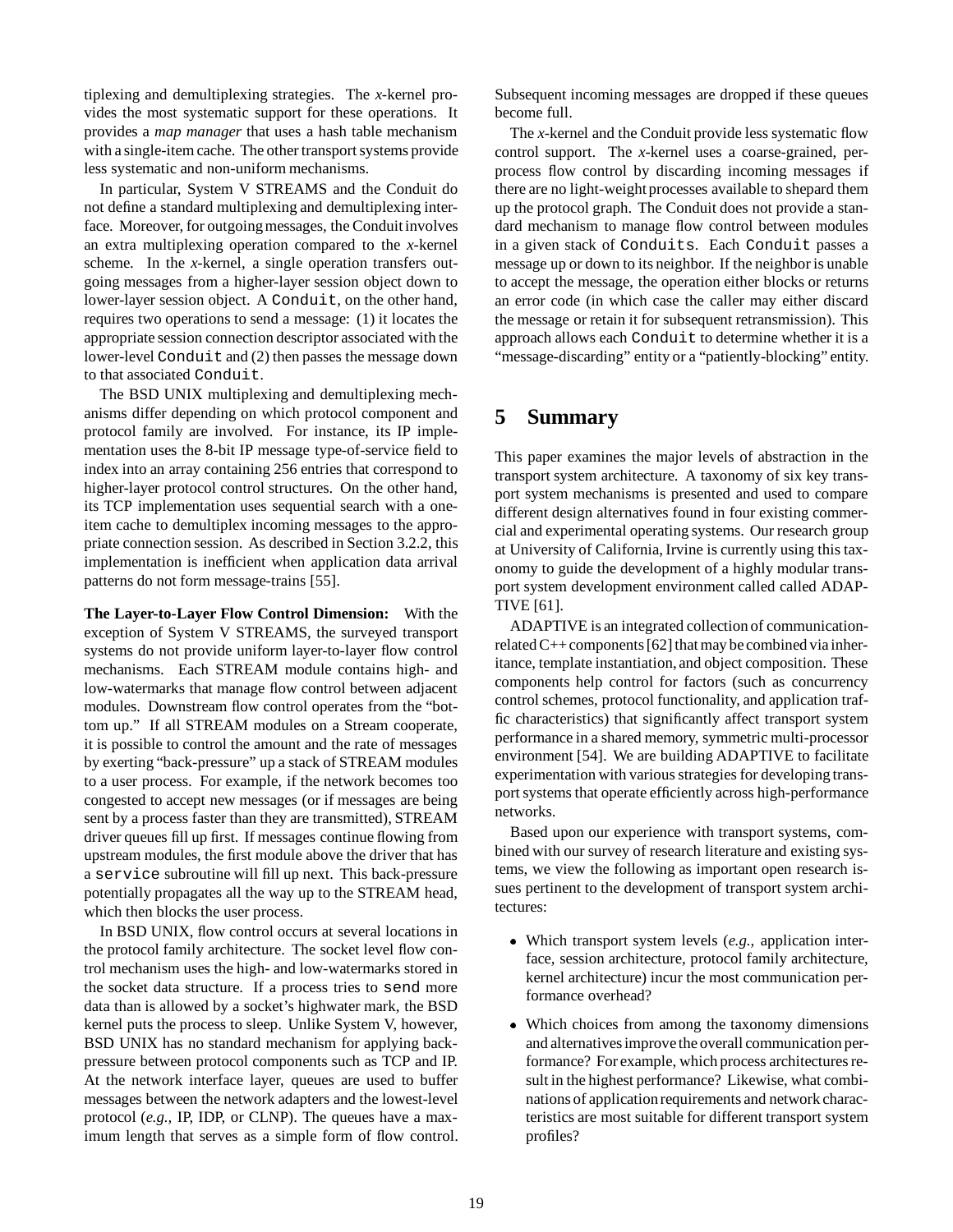- How will the performance bottlenecks shift as the boundary between hardware and software changes? For instance, the high cost of message management operations such as fragmentation and reassembly may be greatly reduced if they are performed in hardware, as proposed for ATM.
- Which transport system profiles are best suited for multimedia applications running in high-performance network environments? Moreover, what are the appropriate design strategies and implementation techniques required to provide *integrated* support for multimedia applications that run on general-purpose workstation operating systems?

Much additional empirical research is necessary to address these research questions adequately. We hope this paper helps to clarify essential issues and relationships that arise when designing high-performance transport system architectures.

## **References**

- [1] J. Crowcroft, I. Wakeman, Z. Wang, and D. Sirovica, "Is Layering Harmful?," *IEEE Network Magazine*, January 1992.
- [2] N. C. Hutchinson and L. L. Peterson, "The *x*-kernel: An Architecture for Implementing Network Protocols," *IEEE Transactions on Software Engineering*, vol. 17, pp. 64–76, January 1991.
- [3] Z. Haas, "A Protocol Structure for High-Speed Communication Over Broadband ISDN," *IEEE Network Magazine*, pp. 64–70, January 1991.
- [4] H. Kanakia and D. R. Cheriton, "The VMP Network Adapter Board (NAB): High-Performance Network Communication for Multiprocessors," in *Proceedings of the SIGCOMM Symposium on Communications Architectures and Protocols*, (Stanford, CA), pp. 175–187, ACM, Aug. 1988.
- [5] J. Jain, M. Schwartz, and T. Bashkow, "Transport Protocol Processing at GBPS Rates," in *Proceedingsof the SIGCOMM Symposium on Communications Architectures and Protocols*, (Philadelphia, PA), pp. 188–199, ACM, Sept. 1990.
- [6] J. Sterbenz and G. Parulkar, "AXON: Application-Oriented Lightweight Transport Protocol Design," in *International Conference on Computers and Communications*, (New Delhi, India), Nov. 1990.
- [7] UNIX Software Operations, *UNIX System V Release 4 Programmer's Guide: STREAMS*. Prentice Hall, 1990.
- [8] S. J. Leffler, M. McKusick, M. Karels, and J. Quarterman, *The Design and Implementation of the 4.3BSD UNIX Operating System*. Addison-Wesley, 1989.
- [9] J. M. Zweig, "The Conduit: a Communication Abstraction in C++," in *Proceedings of the*  $2^{nd}$  *USENIX C++ Conference*, pp. 191–203, USENIX Association, April 1990.
- [10] S. W. O'Malley and L. L. Peterson, "A Dynamic Network Architecture," *ACM Transactionson Computer Systems*, vol. 10, pp. 110–143, May 1992.
- [11] D. D. Clark and D. L. Tennenhouse, "Architectural Considerations for a New Generation of Protocols," in *Proceedings of the SIGCOMM Symposium on Communications Architectures and Protocols*, (Philadelphia, PA), pp. 200–208, ACM, Sept. 1990.
- [12] D. L. Tennenhouse, "Layered Multiplexing Considered Harmful," in *Proceedings of the* 1st *International Workshop on High-Speed Networks*, May 1989.
- [13] D. C. Schmidt, B. Stiller, T. Suda, A. Tantawy, and M. Zitterbart, "Language Support for Flexible, Application-Tailored Protocol Configuration," in *Proceedings of the* 18th *Conference on Local Computer Networks*,(Minneapolis, Minnesota), pp. 369–378, Sept. 1993.
- [14] Sun Microsystems, *Network Interfaces Programmer's Guide*, Chapter 6 (TLI Interface) ed., 1992.
- [15] M. S. Atkins, S. T. Chanson, and J. B. Robinson, "LNTP An Efficient Transport Protocol for Local Area Networks," in *Proceedings of the Conference on Global Communications (GLOBECOM)*, pp. 705–710, 1988.
- [16] D. R. Cheriton, "UIO: A Uniform I/O System Interface for Distributed Systems," *ACM Transactions on Computer Systems*, vol. 5, pp. 12–46, Feb. 1987.
- [17] M. D. Maggio and D. W. Krumme, "A Flexible System Call Interface for Interprocess Communication in a Distributed Memory Multicomputer," *Operating Systems Review*, vol. 25, pp. 4–21, April 1991.
- [18] V. Jacobson, R. Braden, and D. Borman, "TCP Extensions for High Performance," *Network Information Center RFC 1323*, pp. 1–37, Oct. 1992.
- [19] T. F. L. Porta and M. Schwartz, "Architectures, Features, and Implementation of High-Speed Transport Protocols," *IEEE Network Magazine*, pp. 14–22, May 1991.
- [20] W. Doeringer, D. Dykeman, M. Kaiserswerth, B. Meister, H. Rudin, and R. Williamson, "A Survey of Light-Weight Transport Protocols for High-Speed Networks," *IEEE Transactions on Communication*, vol. 38, pp. 2025–2039, November 1990.
- [21] L. Svobodova, "Implementing OSI Systems," *IEEE Journal on Selected Areas in Communications*, vol. SAC-7, pp. 1115– 1130, Sept. 1989.
- [22] M. Accetta, R. Baron, D. Golub, R. Rashid, A. Tevanian, and M. Young, "Mach: A New Kernel Foundation for UNIX Development," in *Proceedings of the Summer 1986 USENIX Technical Conference and Exhibition*, June 1986.
- [23] E. C. Cooper, P. A. Steenkiste, R. D. Sansom, and B. D. Zill, "Protocol Implementation on the Nectar Communication Processor," in *Proceedings of the SIGCOMM Symposium on Communications Architectures and Protocols*, (Philadelphia, PA), pp. 135–144, ACM, Sept. 1990.
- [24] A. Tevanian, R. Rashid, D. Golub, D. Black, E. Cooper, and M. Young, "Mach Threads and the Unix Kernel: The Battle for Control," in *Proceedings of the USENIX Summer Conference*, USENIX Association, August 1987.
- [25] D. Presotto, "Multiprocessor Streams for Plan 9," in *Proceedings of the United Kingdom UNIX User Group Summer Proceedings*, (London, England), Jan. 1993.
- [26] D. C. Feldmeier, "Multiplexing Issues in Communications System Design," in *Proceedings of the SIGCOMM Symposium on Communications Architectures and Protocols*, (Philadelphia, PA), pp. 209–219, ACM, Sept. 1990.
- [27] M. S. Atkins, "Experiments in SR with Different Upcall Program Structures," *ACM Transactions on Computer Systems*, vol. 6, pp. 365–392, November 1988.
- [28] J. Eykholt, S. Kleiman, S. Barton, R. Faulkner, A. Shivalingiah, M. Smith, D. Stein, J. Voll, M. Weeks, and D. Williams, "Beyond Multiprocessing... Multithreading the SunOS Kernel," in *Proceedingsof the Summer USENIX Conference*,(San Antonio, Texas), June 1992.
- [29] T. E. Anderson, B. N. Bershad, E. D. Lazowska, and H. M. Levy, "Scheduler Activiation: Effective Kernel Support for the User-Level Management of Parallelism," *ACM Transactions on Computer Systems*, pp. 53–79, February 1992.
- [30] S. Saxena, J. K. Peacock, F. Yang, V. Verma, and M. Krishnan, "Pitfalls in Multithreading SVR4 STREAMS and other Weightless Processes," in *Proceedings of the Winter USENIX Conference*, (San Diego, CA), pp. 85–106, Jan. 1993.
- [31] C. M. Woodside and R. G. Franks, "Alternative Software Architectures for Parallel Protocol Execution with Synchronous IPC," *IEEE/ACM Transactions on Networking*, vol. 1, Apr. 1993.
- [32] D. E. Comer and D. L. Stevens, *Internetworking with TCP/IP Vol II: Design, Implementation, and Internals*. Englewood Cliffs, NJ: Prentice Hall, 1991.
- [33] T. Braun and M. Zitterbart, "Parallel Transport System Design," in *Proceedings of the 4*th *IFIP Conference on High Performance Networking*, (Belgium), IFIP, 1993.